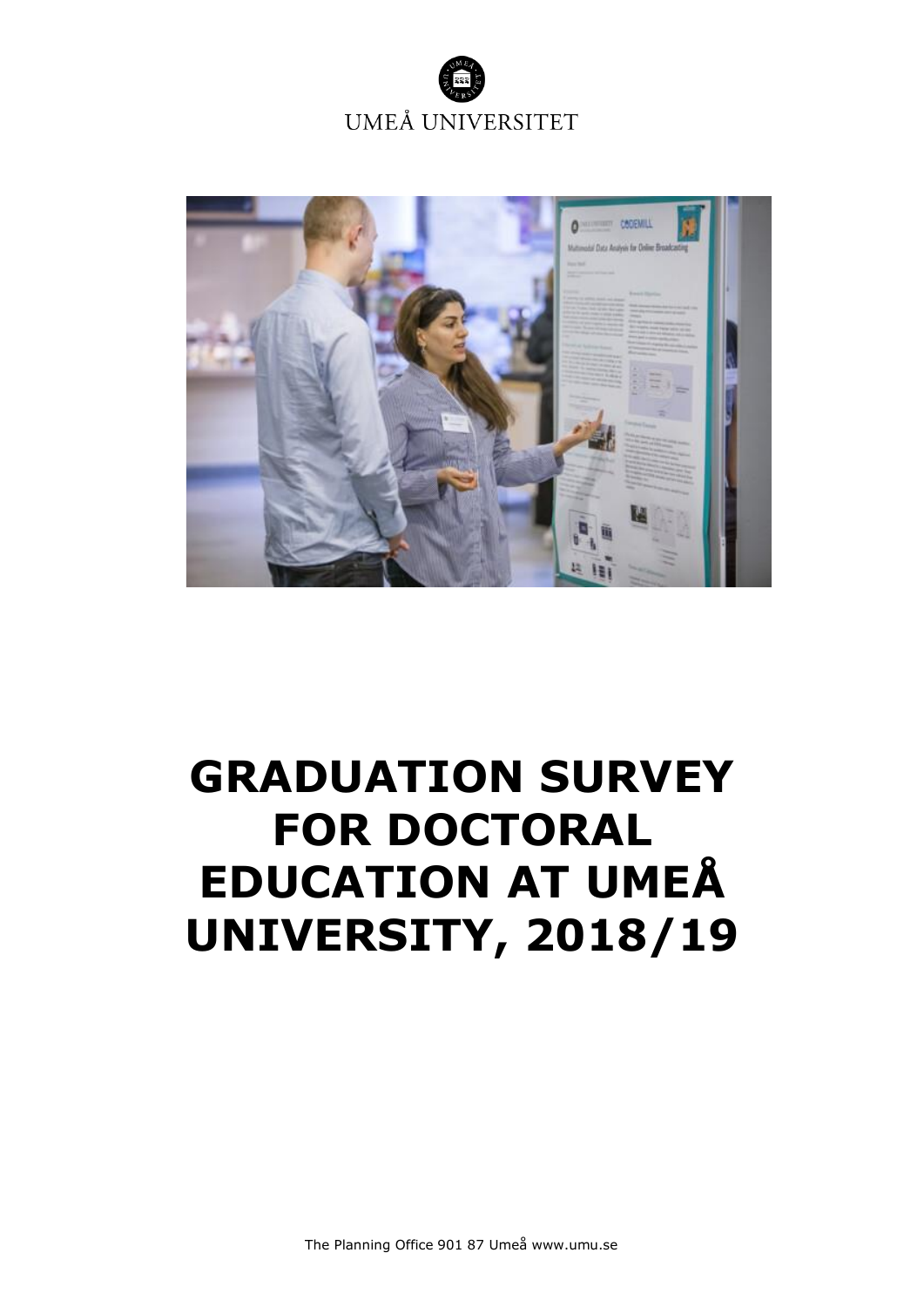# UMEÅ UNIVERSITET

| Graduation Survey for Doctoral Education at Umeå University, 2018/19 1             |
|------------------------------------------------------------------------------------|
|                                                                                    |
|                                                                                    |
|                                                                                    |
|                                                                                    |
|                                                                                    |
|                                                                                    |
|                                                                                    |
|                                                                                    |
|                                                                                    |
|                                                                                    |
| What changes can be made to improve the quality of doctoral studies?13             |
|                                                                                    |
|                                                                                    |
|                                                                                    |
| How the university intends to work to improve its doctoral education programmes 17 |
|                                                                                    |
|                                                                                    |
|                                                                                    |

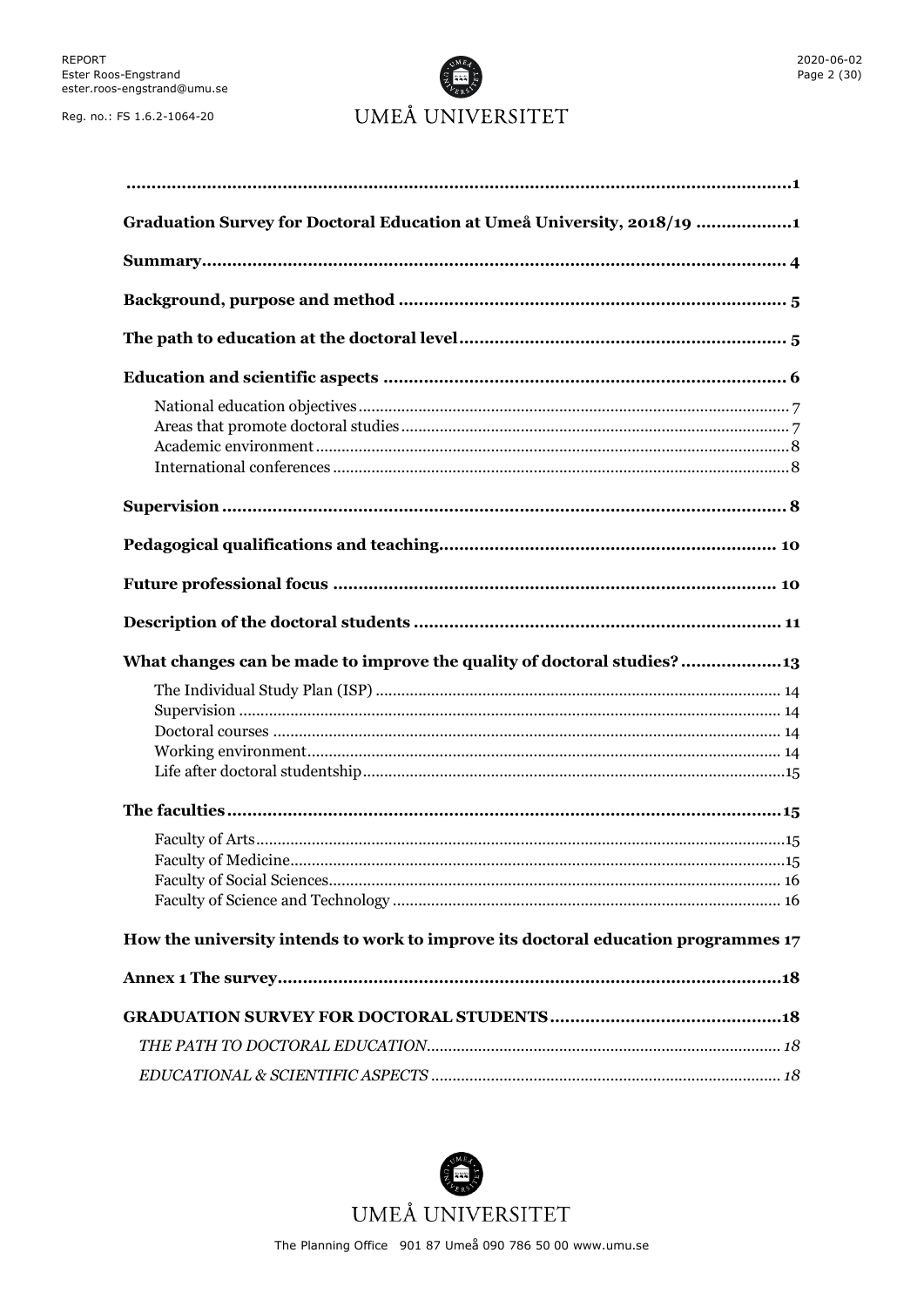

## UMEÅ UNIVERSITET

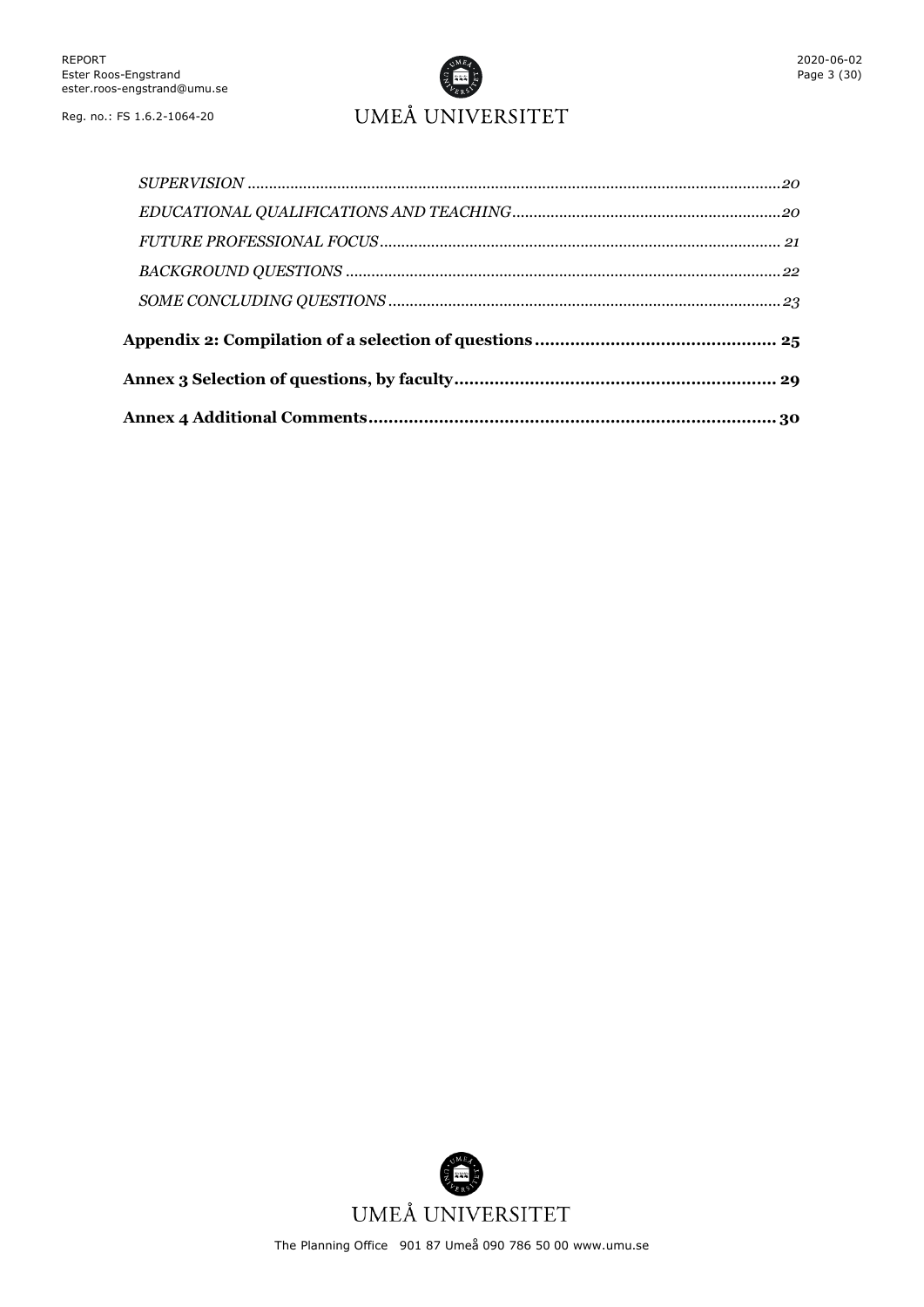

## <span id="page-3-0"></span>Summary

Virtually all doctoral students at Umeå University who received their doctorate in 2018 or 2019 believe that their doctoral studies have prepared them for a continued career as a researcher. The graduation survey indicates that the most common type of doctoral student at Umeå University is a woman at the Faculty of Medicine, between 31 and 40 years of age. She has completed her undergraduate studies at Umeå University, works full time as a doctoral student and may have children under the age of 18. She did not grow up in a household where someone held a doctoral degree, and is satisfied with both her doctoral studies and her own performance. She has not been on maternity leave or sick leave during her studies.

Like the doctoral student described above, many students are satisfied or even very satisfied with their doctoral studies at Umeå University. They would also recommend their education programme to other people. Although many are satisfied, there are areas in which to improve. For example, it appears that the doctoral courses have such potential and can be made more relevant. It is proposed that the departments increase their cooperation with each other, as well as with other higher education institutions. There is also a demand for courses in innovation and entrepreneurship, as well as more knowledge about the writing of research applications.

The doctoral students are satisfied with the supervision they have received, and they indicate that it is the most important factor for promoting doctoral studies. Most doctoral students have regular contact with their supervisor. Half of the doctoral students see their supervisor at least once a month and one in three students see them as often as once a week. Virtually all doctoral students have participated in international conferences or workshops, but it is not nearly as common to spend time at a university abroad during part of their studies.

Those who have had the opportunity to teach during their doctoral studies have found this to be a positive experience, and recommend it to other doctoral students. They also wish to continue teaching after their public defence. Most also want to continue conducting research. Half of the doctoral students surveyed will continue to work at a Swedish or foreign university, and most of these will continue their employment at Umeå University. A fifth of students surveyed expect to be unemployed, at least in the short term.

The graduation survey was sent out to all doctoral students who received their doctorate from Umeå University in 2018 or 2019. Just over 40 per cent have conducted their doctoral studies on a part-time basis. Half of those who responded to the survey received their doctorate from the Faculty of Medicine. The questions in the survey focus on the education programmes and scientific aspects, supervision, pedagogical qualifications and teaching, and future professional focus, but also include background questions, such as why the students started their doctoral studies in the first place.

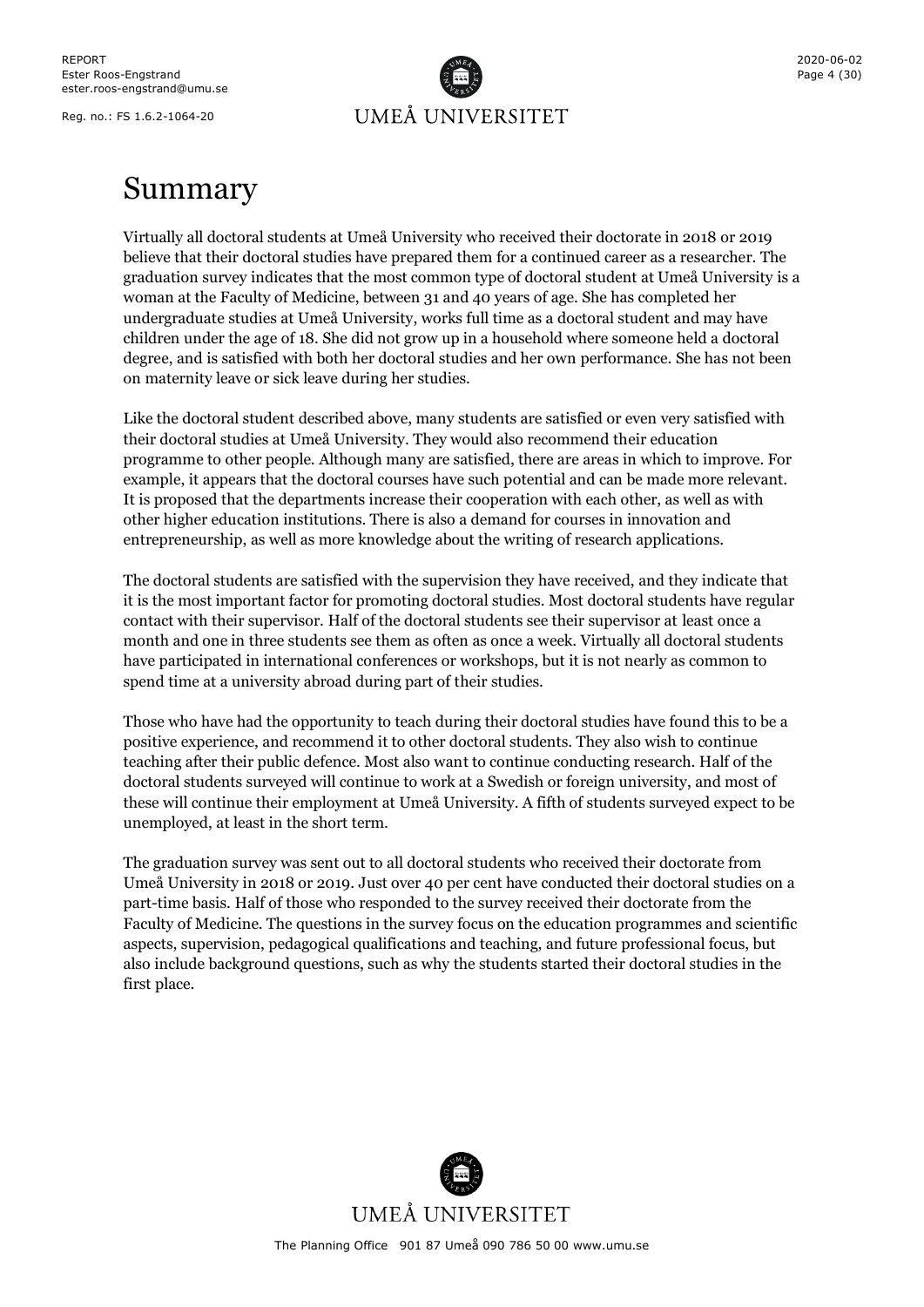

# <span id="page-4-0"></span>Background, purpose and method

The university's efforts to quality-assure its doctoral education programmes includes a graduation survey of students who recently received their doctorates (Annex 1). The survey has previously been analysed annually, but since 2018 the analysis has been carried out every two years. It is distributed after the doctoral student's public defence, preferably to her/his private e-mail address. A maximum of five reminders to complete the survey have been sent. Doctoral students who have started their doctoral studies but have not applied to publicly defend their thesis are not included in the survey, but they are included in the employee survey. Approximately one quarter of respondents received their doctorate from the Faculty of Arts or the Faculty of Social Sciences, and the same number graduated from the Faculty of Science and Technology. A little more than half of the respondents received their doctorate from the Faculty of Medicine; this prevalence affects the outcome of the university-wide report.

According to the Fokus decision support system, in 2018/19 a total of 280 individuals received a PhD (136 individuals in 2018 and 144 individuals in 2019). The survey has been sent out to 255 individuals and answered by 180, of which 91 (51%) were women, 85 were men, and the remaining respondents had another gender identity (Table 1). The fact that more individuals received PhDs than responded to the survey may be partly due to the fact that 13 people's e-mail address did not work, but it may also be because certain people graduated with a delay. Annex 2 reports percentages and the number of responses, broken down by women/men, for a selection of questions.

| <b>Faculty</b>         | Percentage (%) | <b>Number</b> | <b>Women/Men</b> |
|------------------------|----------------|---------------|------------------|
| Arts                   | 8              | 15            | 9/6              |
| Medicine               | 51             | 92            | 48/43            |
| <b>Social Sciences</b> | 17             | 30            | 17/13            |
| Science and Technology | 24             | 43            | 17/23            |
| Total                  | 100            | 180           | 91/85            |

Table 1: Distribution of the survey responses.

# <span id="page-4-1"></span>The path to education at the doctoral level

The vast majority of doctoral students (just over 70 per cent) have an undergraduate degree from Umeå University. Half of respondents decided to continue on to doctoral studies after completing their master's-level studies. Only three per cent had made up their minds that they would study at the doctoral level before starting their university studies. Men were more likely to have decided during their undergraduate studies that they would continue on to doctoral studies, while more women decided to start researching after studying at the master's level (Figure 1).

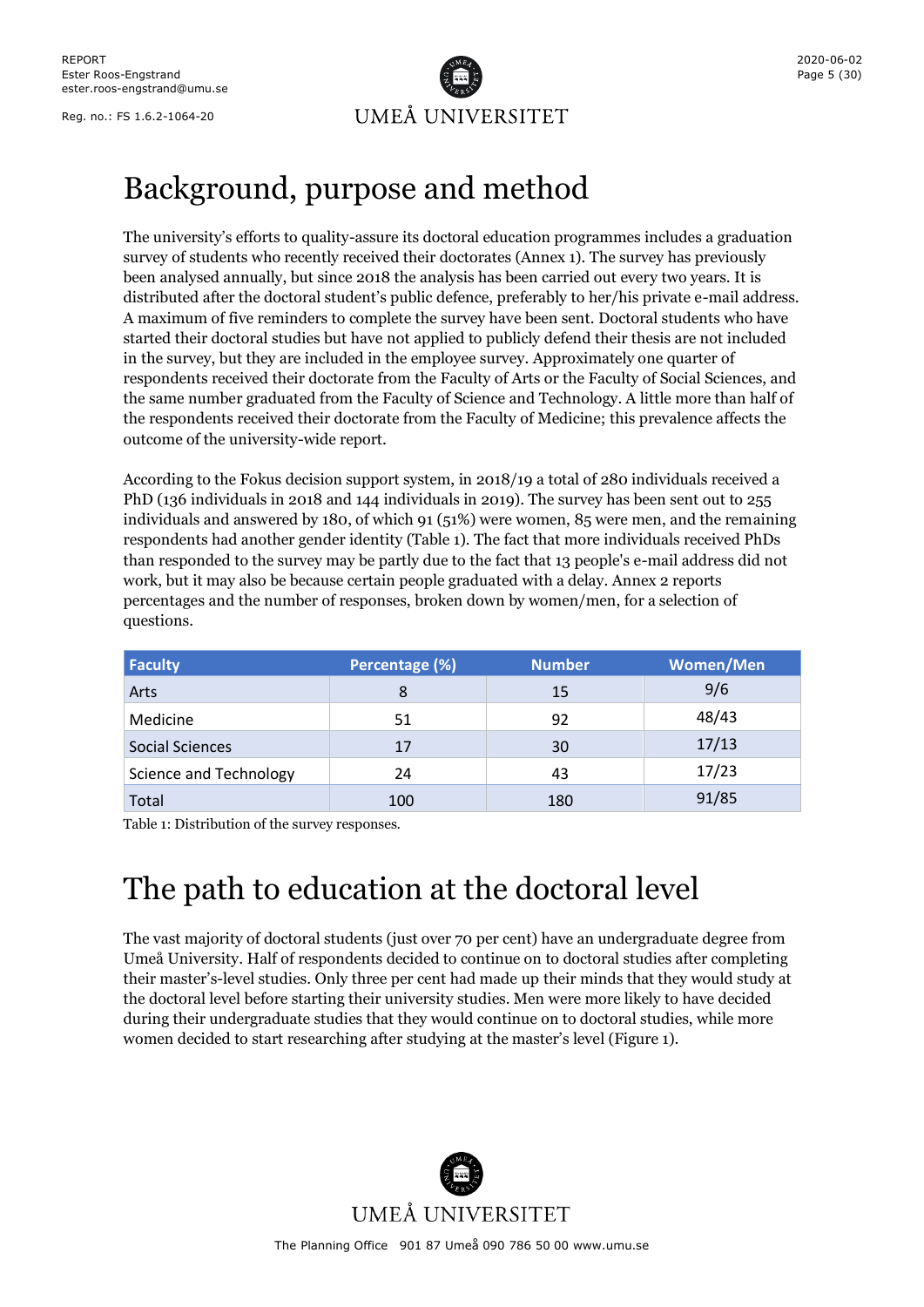UMEÅ UNIVERSITET



Figure 1: Number of responses to the question: "At what point did you decide to apply for doctoral studies?", broken down by gender. Percentage of all respondents on the right.

Forty per cent took part in research before they were admitted. The majority, 90 per cent, were partly or fully aware of what would be expected of them. In their comments, respondents state "*I understood enough", "I think it's hard to know what to expect in advance, even if you get a lot of oral and written information when you are admitted*", and "*I talked to other doctoral students*".

The main reason given for starting doctoral studies is *my own interest*; 36 per cent of respondents indicated a research career as their primary motivation. Comments on this point include "*It was both – my own interest and a research career", "It's expected of us as medical doctors"*, *"A real patient case sparked my interest"*, and *"Demands/wishes of my employer"*.

# <span id="page-5-0"></span>Education and scientific aspects

The majority of respondents believe to a large extent that their doctoral studies have provided relevant knowledge and skills for a future career. Half of the graduates surveyed received information about the rights and obligations of doctoral students during the course of their studies. Just over half consider the courses to be relevant to the programme (Table 2).

| <b>Statements about doctoral studies</b>                                       | Percentage |
|--------------------------------------------------------------------------------|------------|
| The programme has provided me with relevant knowledge in preparation for a     |            |
| future career                                                                  | 79%        |
| The programme has provided me with relevant skills in preparation for a future |            |
| career                                                                         | 77%        |
| The requirements during the programme were reasonable                          | 66%        |
| I read information about the educational objectives for the programme          | 62%        |
| The courses were relevant to the programme                                     | 56%        |

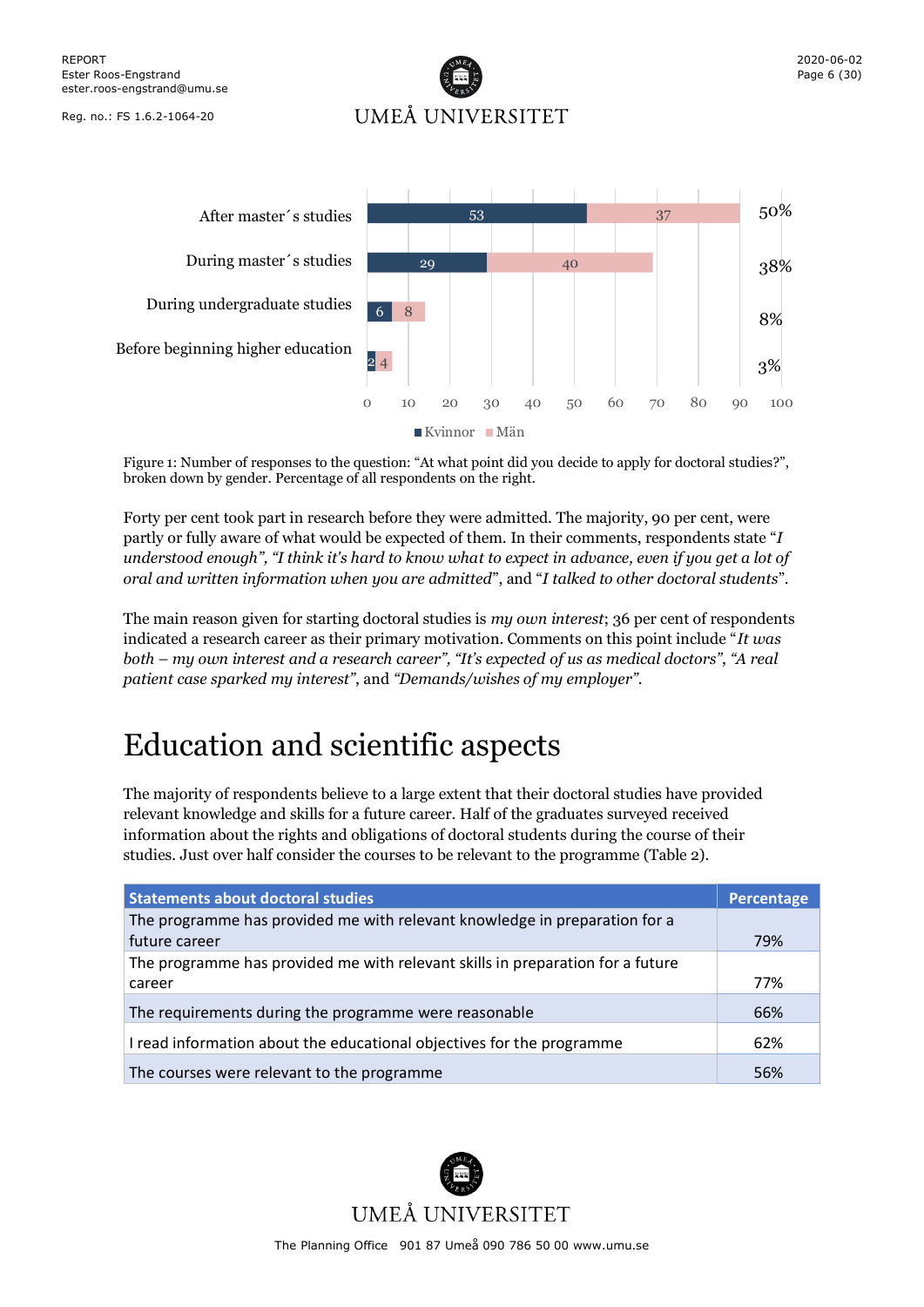# UMEÅ UNIVERSITET

| I read information about rules and regulations for the programme                                              | 55% |
|---------------------------------------------------------------------------------------------------------------|-----|
| I read information about the rights and obligations of doctoral students while a part                         |     |
| of the programme                                                                                              | 50% |
| Table 2: To what extent do you agree with the following statements about your doctoral studies? Percentage of |     |

respondents who responded to  $5+6$ , on a six-point scale where six means "completely agree" and one means "do not agree at all".

## <span id="page-6-0"></span>National education objectives

The majority state that they have achieved in-depth and up-to-date knowledge in their specific research domain, as well as of the methods of the specific research domain, and that they have obtained the knowledge specified in the objectives, Table 3.

| <b>Statements about education objectives</b>                                                                                                                                   | Percentage |
|--------------------------------------------------------------------------------------------------------------------------------------------------------------------------------|------------|
| I have in-depth and up-to-date knowledge in my own specific research domain                                                                                                    | 89%        |
| I have knowledge of my own specific research domain's methods in particular                                                                                                    | 88%        |
| I have broad expertise and a systematic understanding of my research domain                                                                                                    | 85%        |
| The programme has provided me with the knowledge specified by the objectives                                                                                                   | 76%        |
| I have knowledge of scientific methodology in general<br>The black The color contact decoration of contact following statements of contaction destrued starding Democration of | 74%        |

Table 3: To what extent do you agree with the following statements about your doctoral studies? Percentage of respondents who responded to  $5+6$ , on a six-point scale where six means "completely agree" and one means "do not agree at all".

## <span id="page-6-1"></span>Areas that promote doctoral studies

Most respondents indicate that supervision has had the greatest impact on promoting their doctoral studies. The academic, physical and social environment is also of great importance to many, while fewer respondents specify courses as significant (Figure 2). Thirteen per cent stated that the courses did not promote their doctoral studies at all.



Figure 2: "To what extent do you think the following areas have been satisfactory in promoting your doctoral studies?" Percentage of respondents who responded to 5+6, on a six-point scale where six means "completely agree" and one means "do not agree at all".

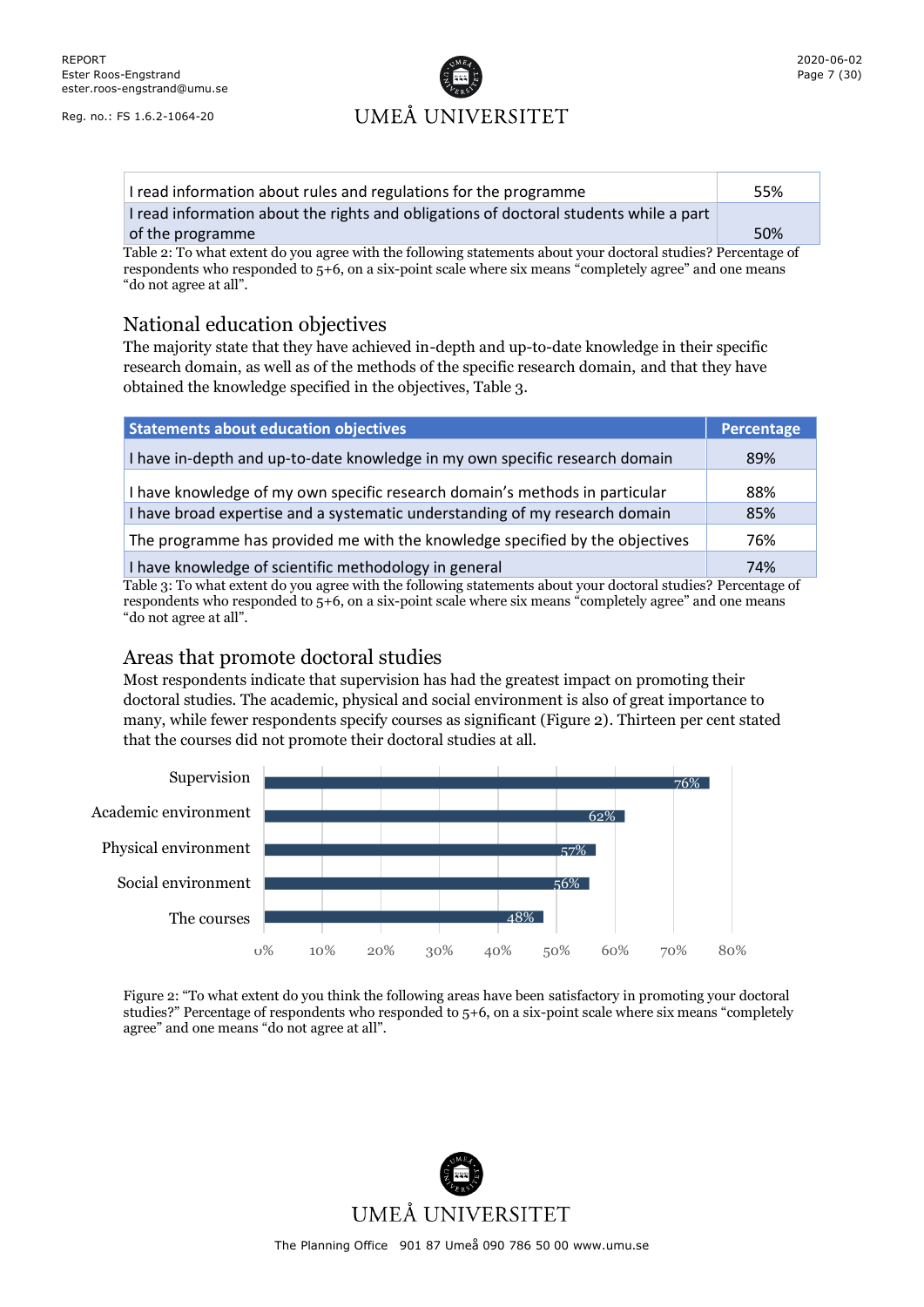

## <span id="page-7-0"></span>Academic environment

In more specific questions about the academic environment, 40 per cent of respondents believe that it encouraged them to commit to a long-term research career. Just over half believe that the academic environment provided support in their doctoral projects, that the environment provided an opportunity for interaction and discussion with other researchers, and that it was creative and inspiring.

## <span id="page-7-1"></span>International conferences

Virtually all doctoral students at Umeå University have participated in international conferences and workshops. The variation is great (0-14 events), but on average the doctoral students have participated in five conferences/workshops. More than 20 per cent spent part of their doctoral studies at an international university, and 33 per cent have co-published with international researchers. More men than women have co-published with researchers at another university, both in Sweden and abroad (Figure 3).



Figure 3: Number of respondents who have co-published with researchers at another higher education institution and/or other actors outside the university, broken down by gender. Percentage of all responses on the right. There were multiple response options.

# <span id="page-7-2"></span>Supervision

Nearly 90 per cent say they are satisfied with the supervision they received. This is also clear in the comments, where examples include: "*Very skilled principal supervisor, both pedagogically and on a social level", "My supervisors were available and invested in making sure that I got a good education"*, and *"Available, inspiring, pedagogical"*. There are also less satisfied opinions, i.e. "*Directly sabotaged my studies".* More women than men are dissatisfied with the supervision (13 women cf. 5 men).

Approximately 17 per cent changed supervisors during their time as a doctoral student – women to a greater extent than men (19 women, 11 men). The reasons for the change of supervisor vary, and include retirement, change of university, and illness, but also non-functioning communication, a lack of expertise, and problems with the principal supervisor.

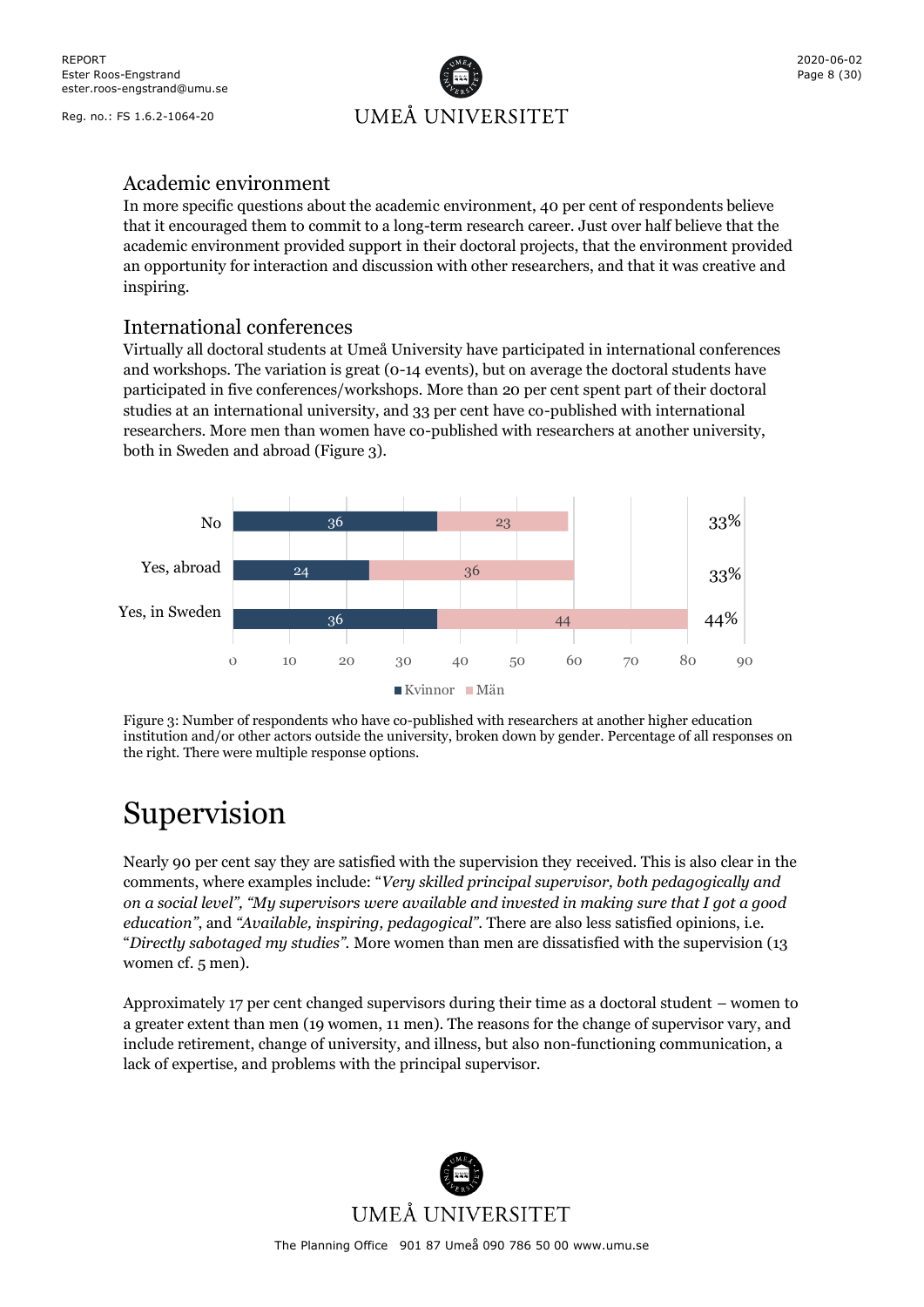

Nearly 80 per cent of respondents met with their supervisor at least once a week or month (Figure 4). Women were more likely to receive supervision at least once a month (49 women, cf. 33 men), while more men received supervision at least once a week (23 women cf. 32 men).



Figure 4: Number of respondents to the question "Estimate how often you have had supervisory discussions during your studies", broken down by gender. Percentage of all respondents on the right.

The principal supervisor is the person with whom the doctoral student has most of their supervisory discussions; for almost 20 per cent of the doctoral students, their co-supervisor never participated (Figure 5).



Figure 5: Percentage of responses to the question "Has an assistant supervisor been present at the supervisory discussions?"

Most doctoral students are satisfied with the follow-up of their individual study plan – more women than men (72 women cf. 61 men). However, a quarter are dissatisfied, and examples of comments include: *"Abolish the individual study plan. It's just unnecessary bureaucracy", "The web-based ISP is poorly constructed", "Too detailed", "I felt that this follow-up was unnecessary. It was just time-consuming", "More time-consuming than it was constructive", and "As a parttime doctoral student, this takes an unreasonable amount of time and should be reduced".* 

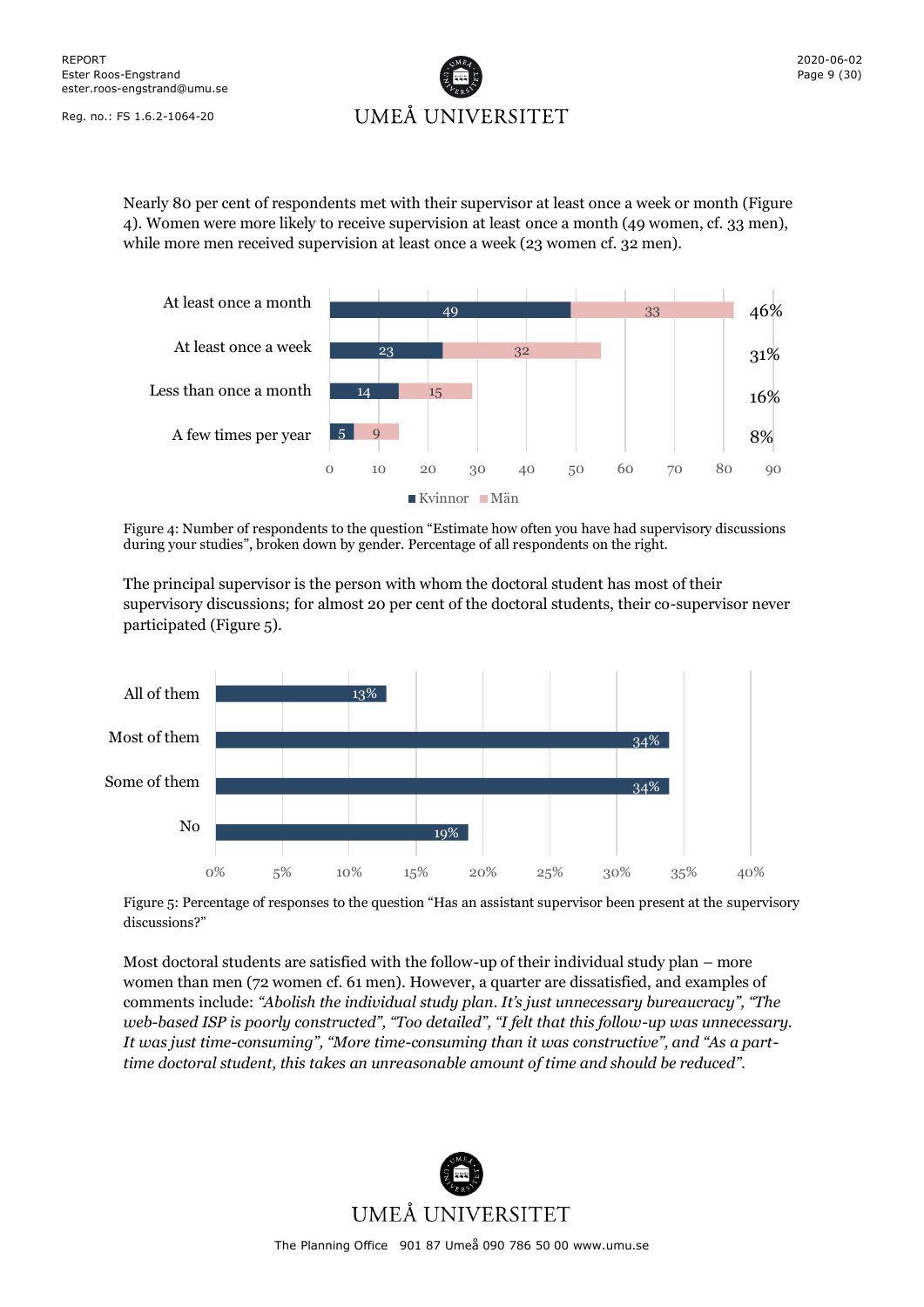

# <span id="page-9-0"></span>Pedagogical qualifications and teaching

Just over 70 per cent of doctoral students were offered the opportunity to teach during their doctoral studies. Of these, half believe that it had a positive impact on their doctoral studies, and almost all of them recommend that other doctoral students teach during their studies.

More than 65 per cent of doctoral students have engaged in non-teaching assignments in addition to their doctoral studies. Other assignments may include student union assignments, administration, or other studies. A quarter of respondents indicated that they had clinical employment. Nearly half believe that "other assignments" also had a positive impact on their doctoral studies.

# <span id="page-9-1"></span>Future professional focus

The students' research activities has left them with an appetite for more, and the vast majority, 88 per cent, who have received their doctorate wish to continue researching after graduation and have discussed future careers with their supervisor or other senior researchers (Figure 6).



Figure 6: Percentage who answered "Yes" to statements about their future professional focus.

The occupations to which the newly graduated doctoral students intend to devote themselves immediately after their public defence vary. Nearly 20 per cent have no employment so far, and

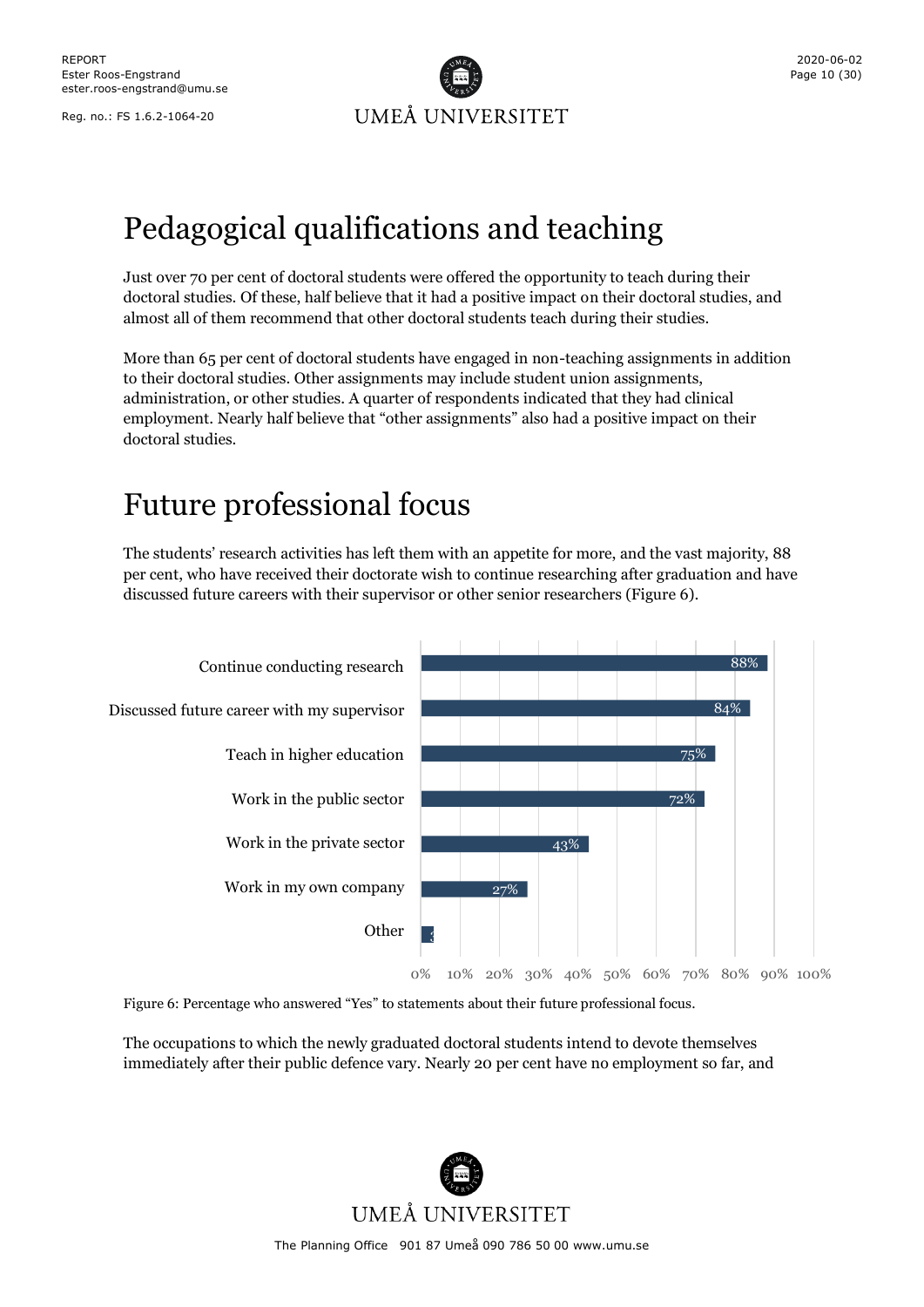

about 40 per cent will continue to work at Umeå University. Others are employed in the health sector in one of the northernmost regions of Sweden or other regions of the country, work at another university in Sweden or abroad, have their own company or hold positions in the private sector.

Most believe that their doctoral studies have prepared them for a continued career as a researcher, and 70 per cent consider themselves prepared to apply for funding for further research (Table 4). Comments from those who do not feel that they are prepared to apply for research funding include: "I have not been able to *participate and do so during my time as a doctoral student", "I have not worked with it specifically during my doctoral studies", "There is little support relating to this",* and *"Not a clear part of my doctoral studies".*

| <b>Question</b>                                                                  | Percentage |
|----------------------------------------------------------------------------------|------------|
| Have your doctoral studies prepared you for a continued career as a researcher?  | 94%        |
| Do you feel prepared to seek funding for further research?                       | 70%        |
| Have your doctoral studies prepared you for a working life outside academia?     | 54%        |
| Have your doctoral studies given you sufficient knowledge about entrepreneurship |            |
| and innovation?                                                                  | 28%        |

Table 4: Percentage who answered "Yes" to questions about the future.

The vast majority of respondents believe that their doctoral studies have prepared them for a continued career as a researcher. A small percentage, 6 per cent, do not think so. Some comments from these respondents: "*Partially prepared me, but we didn't discuss writing articles and applications", "There was no education, just abuse of power and the oppression of doctoral students"*, *"Despite comments on the subject, no review of how applications for research funding or post doc positions should be written was included"*, and *"I have lots of ideas but no time or money".*

More than half of those who have received their doctorate believe that their doctoral studies have prepared them for a working life outside academia. A few of the doctoral students already have employment outside academia, and some doctoral students feel that there was no discussion of what life would be like after leaving their doctoral student position.

Just under 30 per cent believe that their doctoral studies gave them sufficient knowledge about entrepreneurship and innovation. However, most do not believe this to be the case, and comment "*Haven't even been mentioned"*, or *"Not relevant in my field"*.

# <span id="page-10-0"></span>Description of the doctoral students

Half of the doctoral students who answered the survey are between 31 and 40 years of age (Figure 7). Only 17 per cent are younger than this age range.

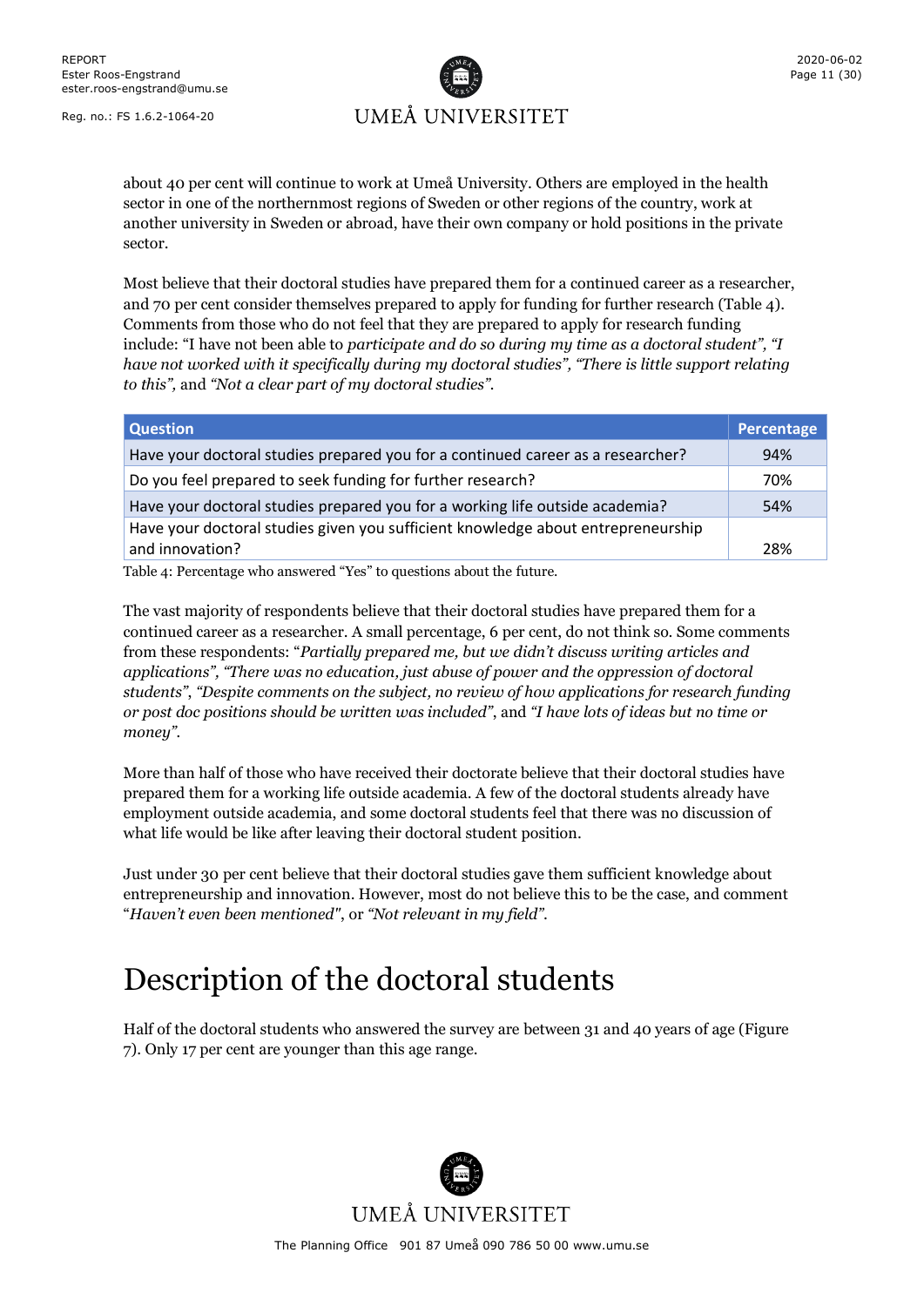UMEÅ UNIVERSITET



Figure 7: Age distribution of doctoral students

Of those who have received their doctorate, half have children under the age of 18 and just over 20 per cent have been on maternity/paternity leave for more than six months during their education. Nearly 60 per cent were full-time doctoral students, i.e. they obtained their degree within a maximum of five years. Among other things, parental leave and other work are cited as an explanation for more than five years of doctoral studies.

In response to the question "Have you been on sick leave for a period longer than 14 continuous days during your studies?", 12 per cent answer in the affirmative. Of these, 17 are women and 4 are men. Just over 40 per cent consider themselves to be international doctoral students.

Doctoral studies and the conditions for these differ between the faculties. Half of respondents conducted their doctoral studies at the Faculty of Medicine, and these students often also have a clinical position.



Figure 8: The number of graduates from the various faculties, divided by gender. Percentage of all respondents on the right.

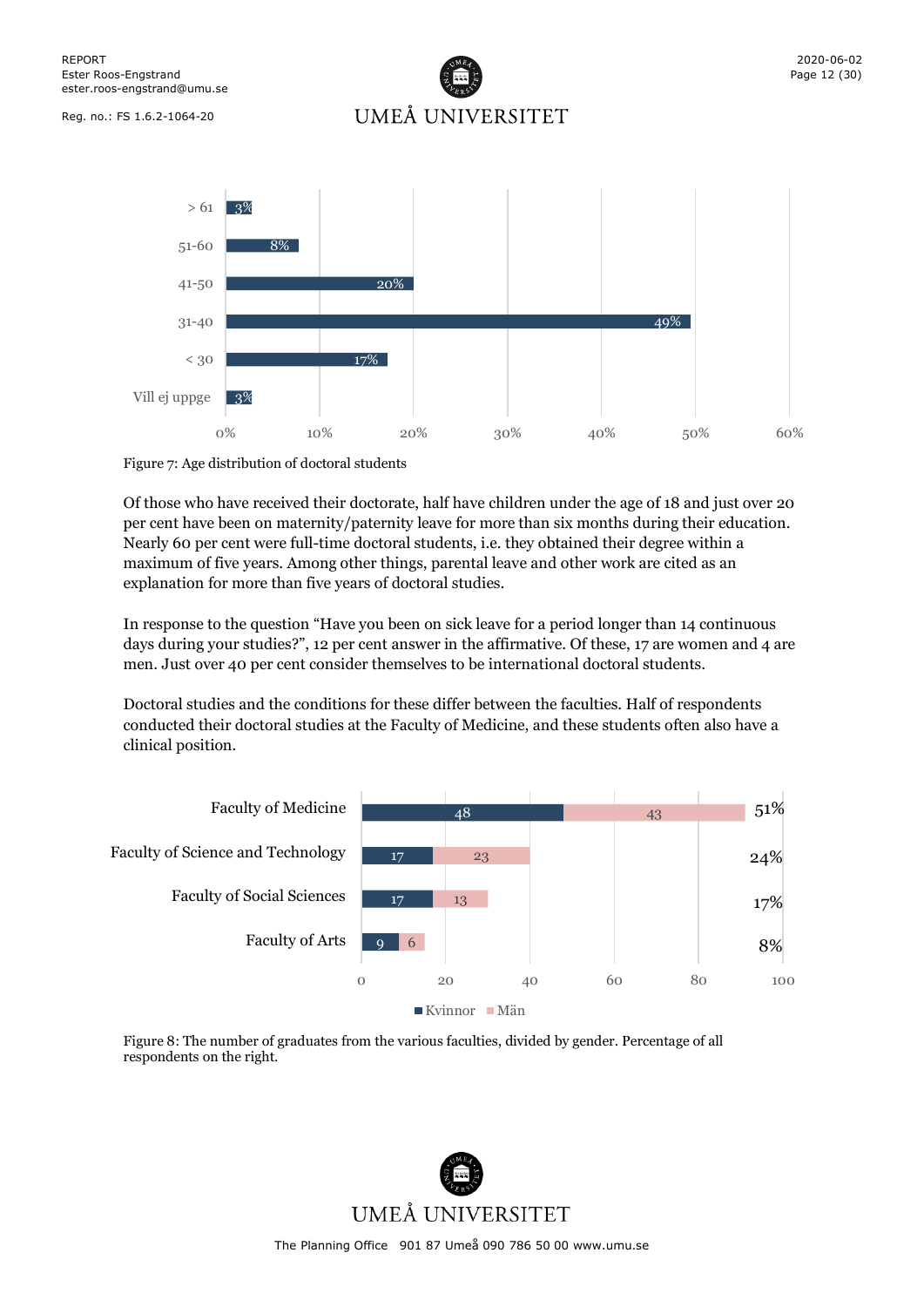

A quarter received their doctorate from the Faculty of Arts or the Faculty of Social Sciences. Unlike the other faculties, there are more male graduates than female ones at the Faculty of Science and Technology (Figure 8).

At Umeå University, it is not common for doctorate recipients to have grown up in households where someone had a doctoral degree; 80 per cent of respondents answered "No" to this question.



Figure 9: How satisfied are you with your doctoral studies? Unit, percentage.

Figure 9 shows that the vast majority are satisfied with their doctoral studies. Close to 90% are very or rather satisfied.*"I've worked hard for this, and I'm proud of myself", "I haven't enjoyed it, but I got to do it my way and now it's over!"* , and *"Very satisfied with the supervision. Less satisfied with the courses"* are some of the comments about this question.

Of those who responded to the survey, 93 per cent are satisfied with their own performance and contributions. *"I carried off a project of questionable feasibility and questionable value. Good for me", "I should have done better and finished sooner", "I could have done better without my health problems".* Many respondents – 89 per cent – would recommend doctoral studies at Umeå University to others*.* For details, see Annex 3.

## <span id="page-12-0"></span>What changes can be made to improve the quality of doctoral studies?

Finally, the survey asks for the doctoral students' viewpoints, in order to improve the quality of the university's doctoral education programmes. One in three graduates provided their comments. Many comments concern the ISP and especially the web-based model, supervision, doctoral courses, the working environment and life after receiving one's doctorate. The following sections summarise the comments; additional comments are presented in Annex 4.

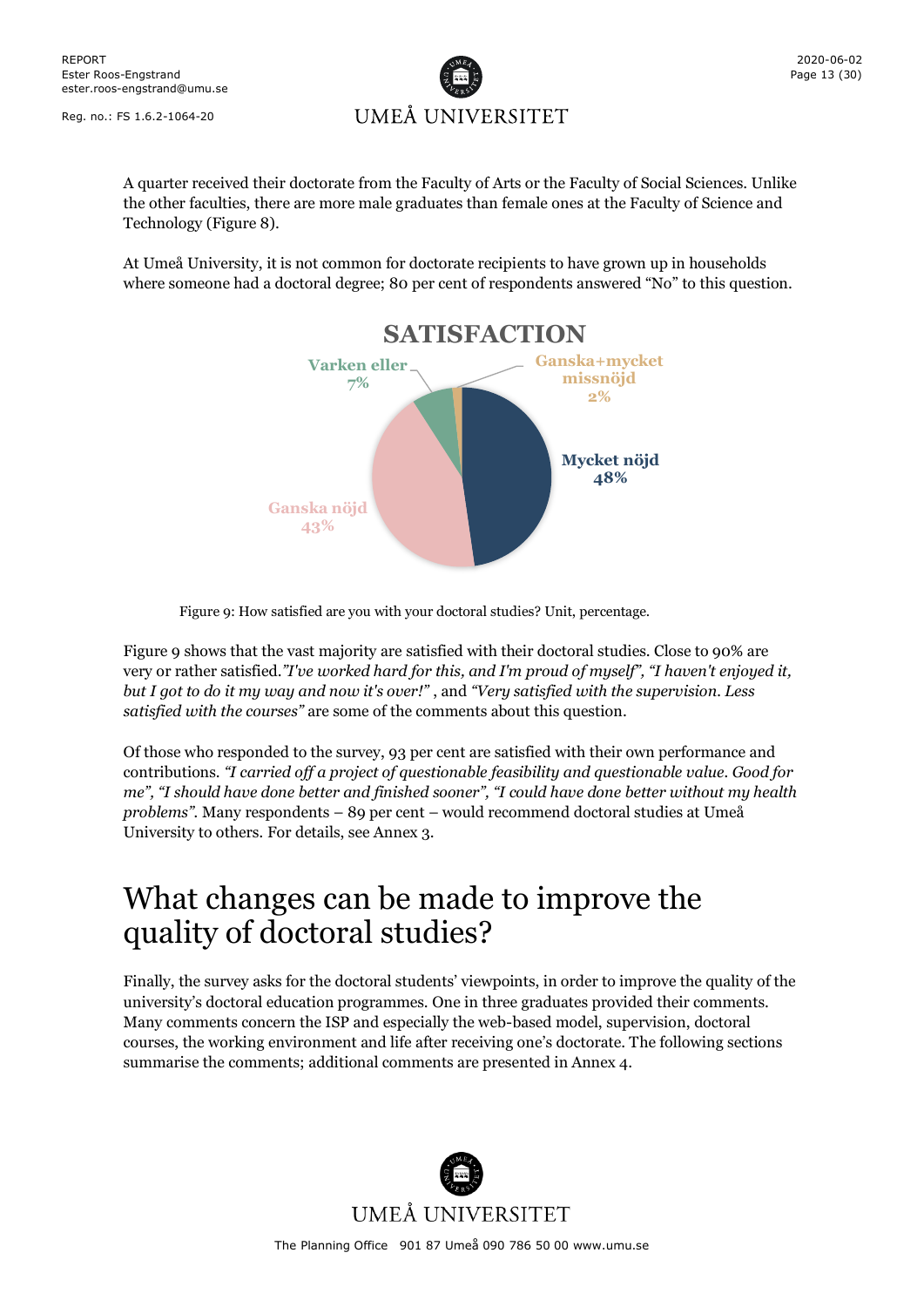UMEÅ UNIVERSITET

## <span id="page-13-0"></span>The Individual Study Plan (ISP)

Many respondents find the ISP to be bureaucratic and time-consuming. The comments suggest that the web-based ISP needs improvement, because it takes more time to navigate the system than to actually reflect and plan the project. For part-time doctoral students, the follow-up of the ISP takes an unreasonable amount of time and should be reduced while maintaining quality. Furthermore, respondents believe that the ISP has a function, but that the importance of it is exaggerated, which makes it more important for the administration than for the doctoral student. It is reasonable to establish an ISP upon admission to doctoral studies, in order to ensure that all milestones are met. However, the ISP does not need to be followed up as often as is now required, unless problems arise in the course of the student's education. The halfway-point seminar is sufficient to evaluate whether the specific objectives are being met and whether the student's education is progressing at the desired pace.

## <span id="page-13-1"></span>Supervision

In order to improve the quality of doctoral studies, the supervisor should also be evaluated, just as the doctoral student is evaluated every year. Some respondents say that certain supervisors are not qualified. It is also suggested that follow-ups relating to supervisory roles should be improved.

## <span id="page-13-2"></span>Doctoral courses

Many graduates have comments about the doctoral courses. The courses should be better adapted and more relevant. It is also proposed that when it comes to the courses, the departments should increase their cooperation with each other and with other higher education institutions. Some believe that the volume of course points should be reduced. Based on the opinions provided by the doctoral students, doctoral courses that receive negative criticism have not been sufficiently improved. There is a demand for the review and follow-up of course evaluations. Some respondents wonder what the university does with the course evaluations, as courses that have been criticised have not been sufficiently improved.

New courses in applying for research funding, innovation and entrepreneurship are proposed, as are clearer guidelines and requirements regarding the writing of introductory chapters. More time to write research applications. More guidance on preparation and support in how to proceed with postdoc applications, etc. following one's public defence. Offer courses and workshops that prepare graduates for jobs outside academia.

## <span id="page-13-3"></span>Working environment

The physical working environment also needs to be improved in certain environments, and such simple measures as replacing furniture are suggested in the survey responses. More efforts related to the working environment in general are also proposed. A clearer encouragement of interaction between doctoral students is proposed, in order to promote a more cohesive workplace. Doctoral students have sometimes not felt any affinity with other doctoral students, and graduate school membership can therefore be an important support for doctoral students. It is important to pay attention to the mental illness of doctoral students, even if the majority of doctoral students responded that they felt emotionally stable during their studies. We promote a culture where work is carried out in the daytime and where you do not have to work in the evenings and on the

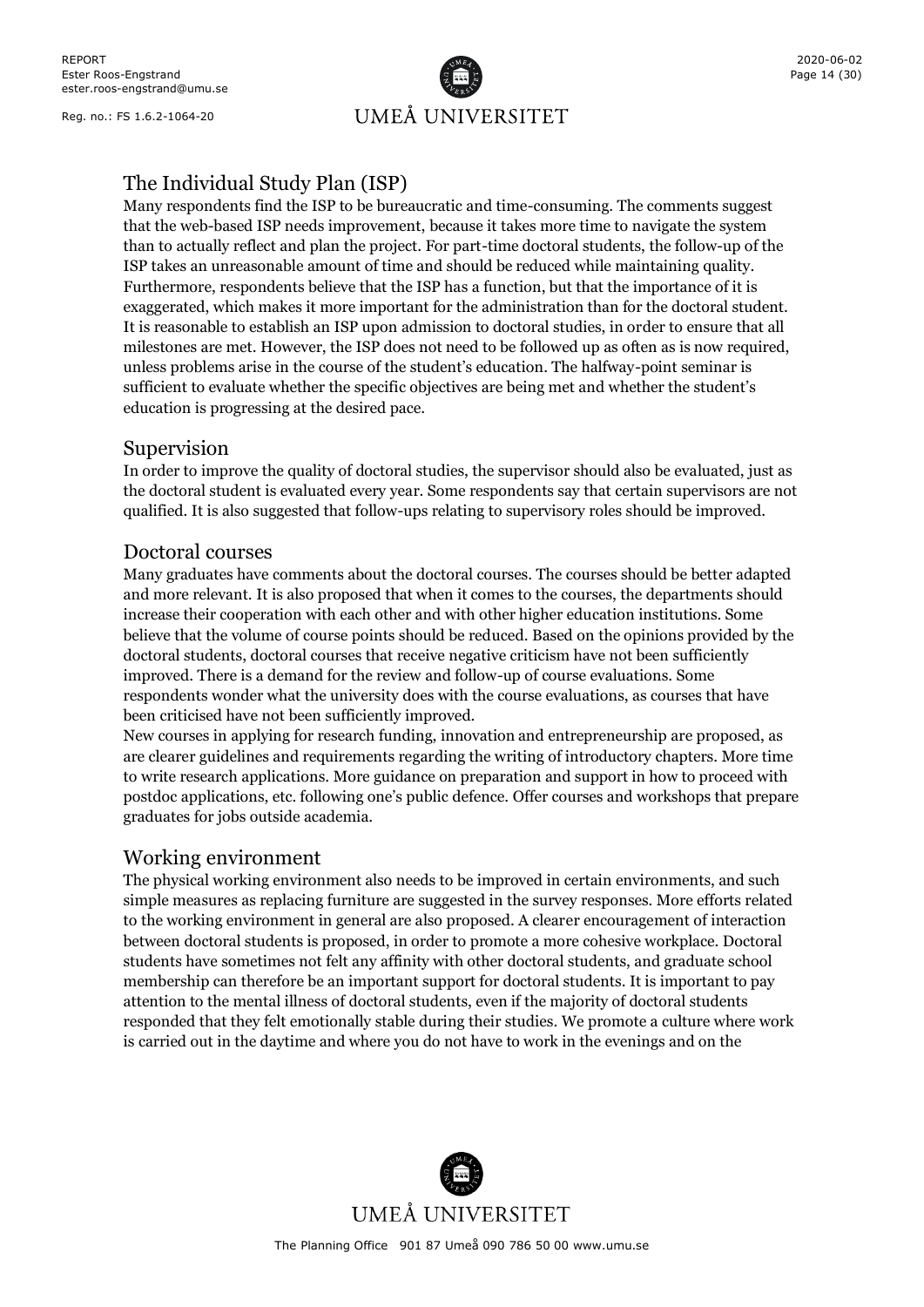

weekends. A greater focus on promoting the social welfare aspects of doctoral studies is also called for.

## <span id="page-14-0"></span>Life after doctoral studentship

The doctorate recipients call for more information on becoming independent researchers and better preparation for seeking funding. They want help with making international contacts and information about future career paths, such as post-doc work. They want to be better prepared for the labour market – not only in academia, but also in industry.

# <span id="page-14-1"></span>The faculties

Many of the answers are consistent across the faculties, but certain differences exist that are specified in this section.

## <span id="page-14-2"></span>Faculty of Arts

- *"my own interest"* is cited to the greatest extent as the main reason for commencing doctoral studies
- least satisfied with the range of courses and agree least with the statement that the requirements during the studies were reasonable
- are more likely than students at other faculties to have spent part of their studies at other universities, both in Sweden and abroad
- most likely to change supervisors
- all doctoral students have conducted teaching, and all of them recommend that other doctoral students get teaching experience
- one in three doctorate recipients is unemployed
- almost half have been on maternity/paternity leave

## <span id="page-14-3"></span>Faculty of Medicine

- are more likely to have been involved in research prior to admission
- two out of three doctoral students teach
- nearly half of the doctorate recipients continue to work in public health care (in Swedish regions)
- more commonly engaged in part-time research

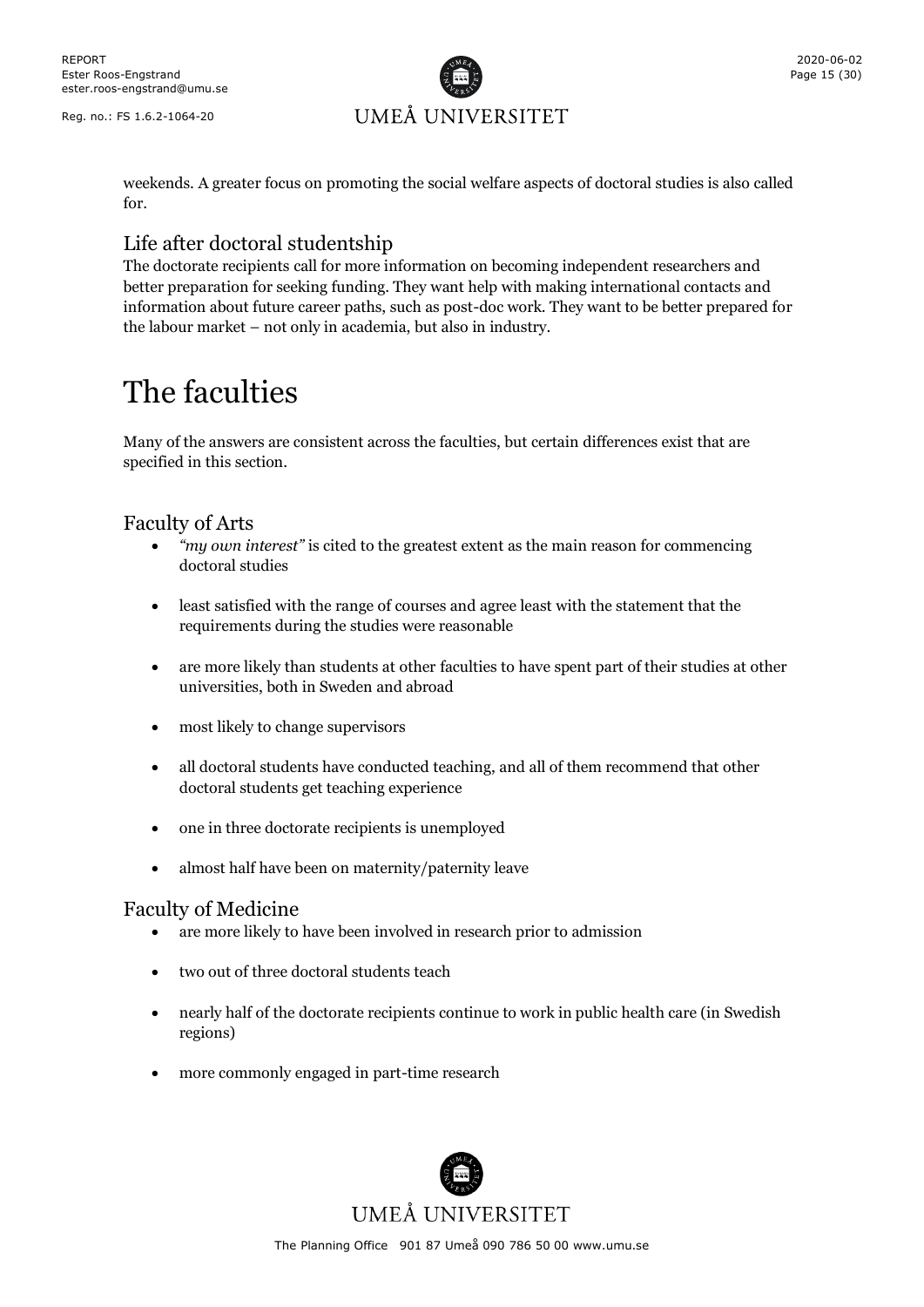

• the doctorate recipients are slightly older than at other faculties

## <span id="page-15-0"></span>Faculty of Social Sciences

- nearly all (90 per cent), received their qualifying degree from Umu
- none participated in research prior to admission
- none have spent part of their studies at another higher education institution in Sweden
- virtually all of them teach
- all doctorate recipients wish to continue with research after graduation
- doctorate recipients at this faculty are more likely to continue to work at Umeå University than those at other faculties

## <span id="page-15-1"></span>Faculty of Science and Technology

- *"research career"* is as important a motivator as "*my own interest"* when it comes to starting doctoral studies
- the doctoral students are more likely to have decided to study at the doctoral level during their cycle two (master's) studies, compared to those at other faculties
- it is more common for doctoral students to have frequent supervisory discussions, i.e. once a week
- at this faculty, two out of three doctoral students teach.
- half do not wish to teach after receiving their doctorate
- doctoral students at the faculty are more likely to be interested in working in the private sector after graduation than those at other faculties; just over 60 per cent
- every third doctoral student has no employment lined up for the months immediately after they receive their doctorate
- more men have defended their thesis than women

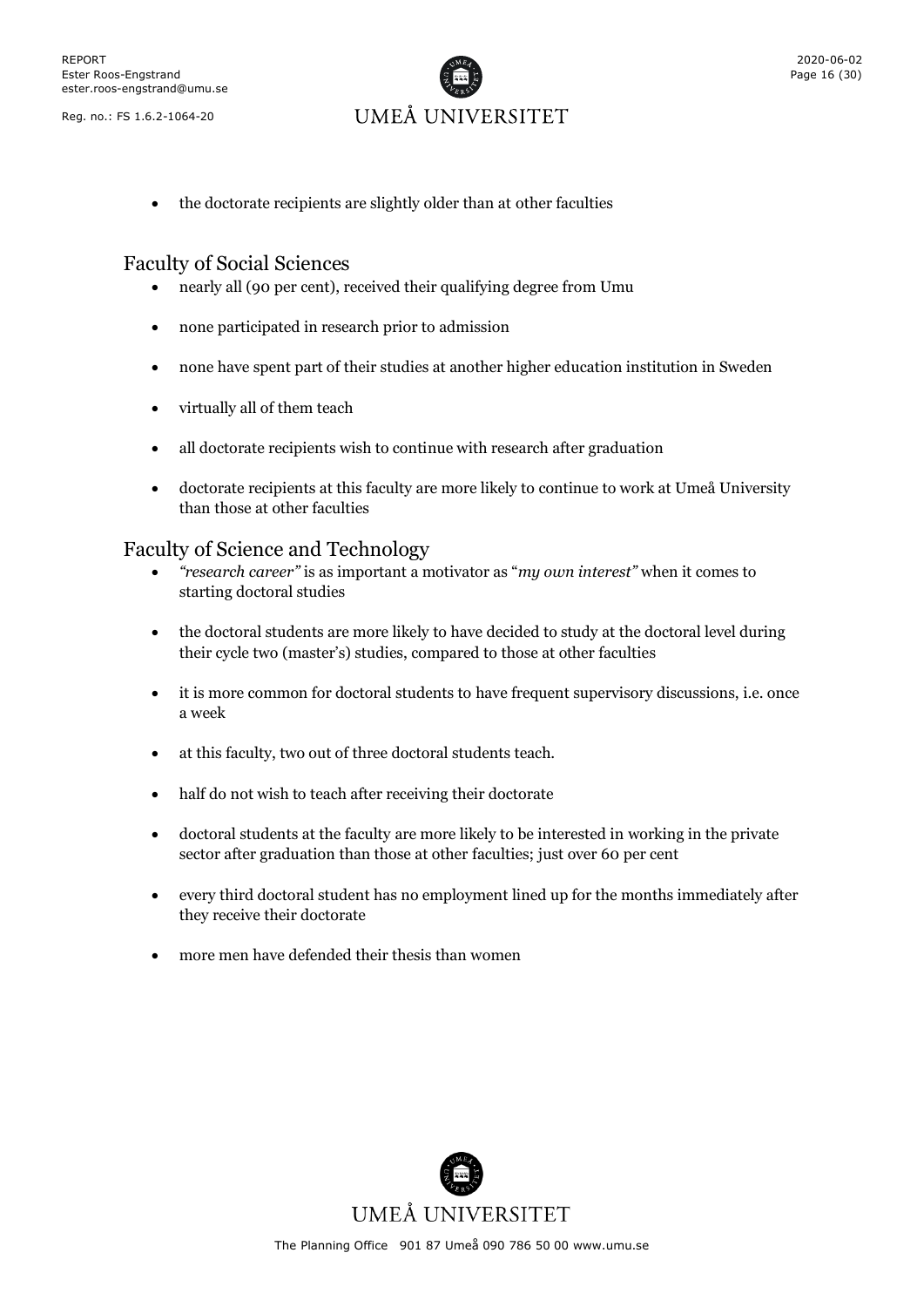

# <span id="page-16-0"></span>How the university intends to work to improve its doctoral education programmes

High-quality doctoral education is a matter of importance for the entire university, i.e. at the university, faculty and departmental level. The operational responsibility for doctoral studies lies mainly at faculty level, as does responsibility for actions to improve the education programmes. The Strategic Council for Research and Doctoral Education (FOSTRA) conducts university-wide discussions on quality improvements in doctoral education.

The survey is sent out from the central level, and this report constitutes a comprehensive summary for the university. Each faculty can read "their" results in order to be able to work on more targeted improvement and quality enhancing actions.

In particular, at the university-wide level, two areas have been identified where efforts must be made to prepare doctoral students for the future. In the survey responses, questions related to *entrepreneurship and innovation* and *seeking funding for further research* have indicated that these are areas where there is development potential. One area of development during the study period where improvement efforts are needed is the *Individual Study Plan (ISP)*. The university management also agrees that these areas need to be strengthened. Discussions on how to address these issues will be conducted in FOSTRA.

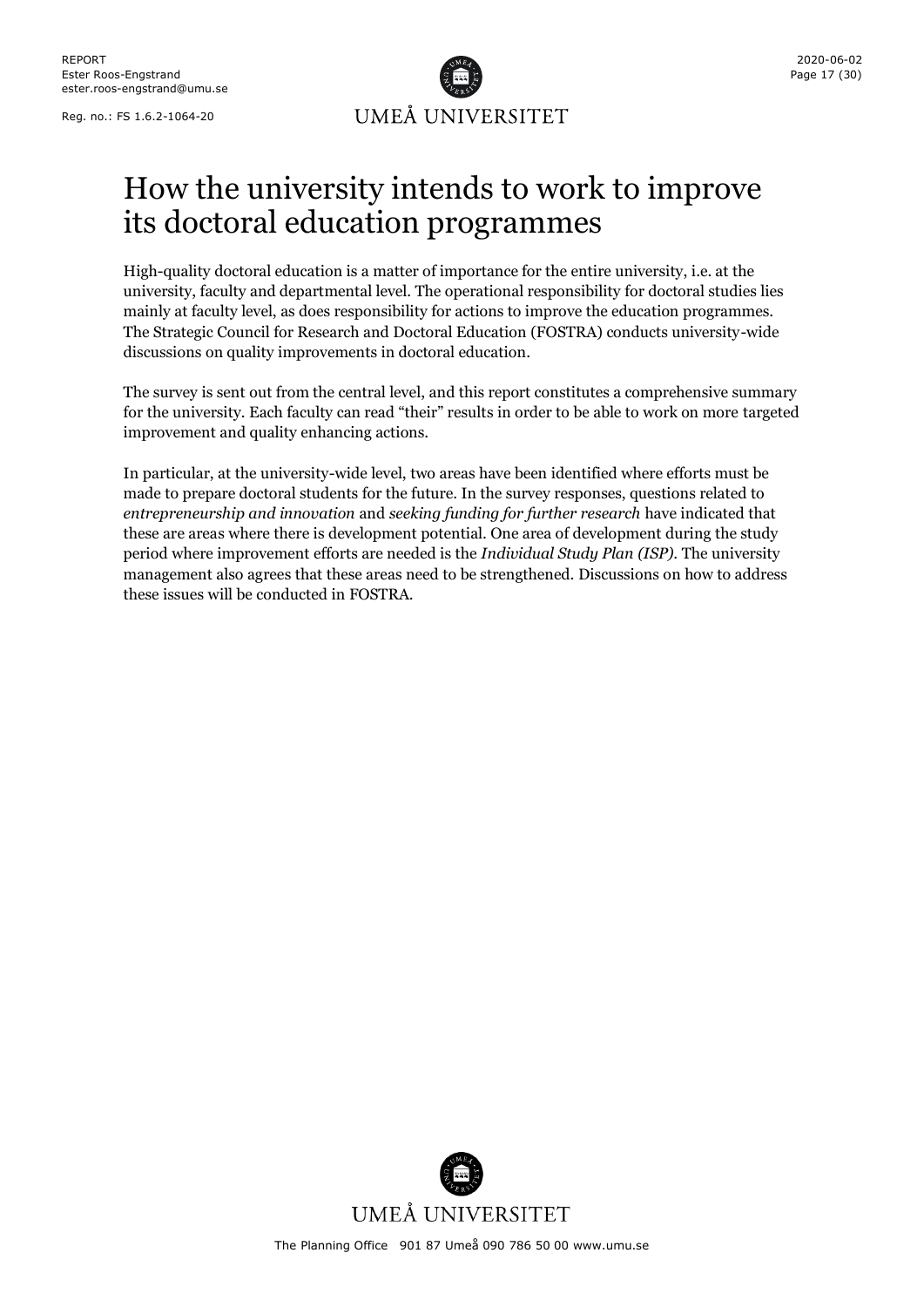

# <span id="page-17-0"></span>Annex 1 The survey

# <span id="page-17-1"></span>GRADUATION SURVEY FOR DOCTORAL STUDENTS

## <span id="page-17-2"></span>THE PATH TO DOCTORAL EDUCATION

**1. Where did you graduate in cycle two (receive your master's degree)?** Umeå University Other higher education institution/country; indicate which\_

Year of degree\_

**2. At what point in time did you decide to apply for doctoral studies?**

Before beginning higher education During undergraduate studies During master's studies After master's studies

**3. Did you take part in doctoral studies before you were formally admitted?**

Yes, 1-6 months before Yes, 7-12 months before Yes, for more than 12 months before No

**4. Did you know what was expected of you as a doctoral student when you started doctoral studies?** Yes

| - 100     |  |  |
|-----------|--|--|
| In part   |  |  |
| No        |  |  |
| Comments: |  |  |

- **5. What was the main reason you started doctoral studies (Multiple-choice question)**
	- My own interest
	- Research career
	- Other

## <span id="page-17-3"></span>EDUCATIONAL & SCIENTIFIC ASPECTS

## **6. To what extent do you agree with the following statements about your doctoral studies?**

What follows are alternative responses on a 6-point scale, where 1 means "do not agree at all" and 6 means "completely agree" as well as the option "no opinion":

I read information about the educational objectives for the programme

I read information about the rights and obligations of doctoral students while a part of the programme

I read information about rules and regulations for the programme

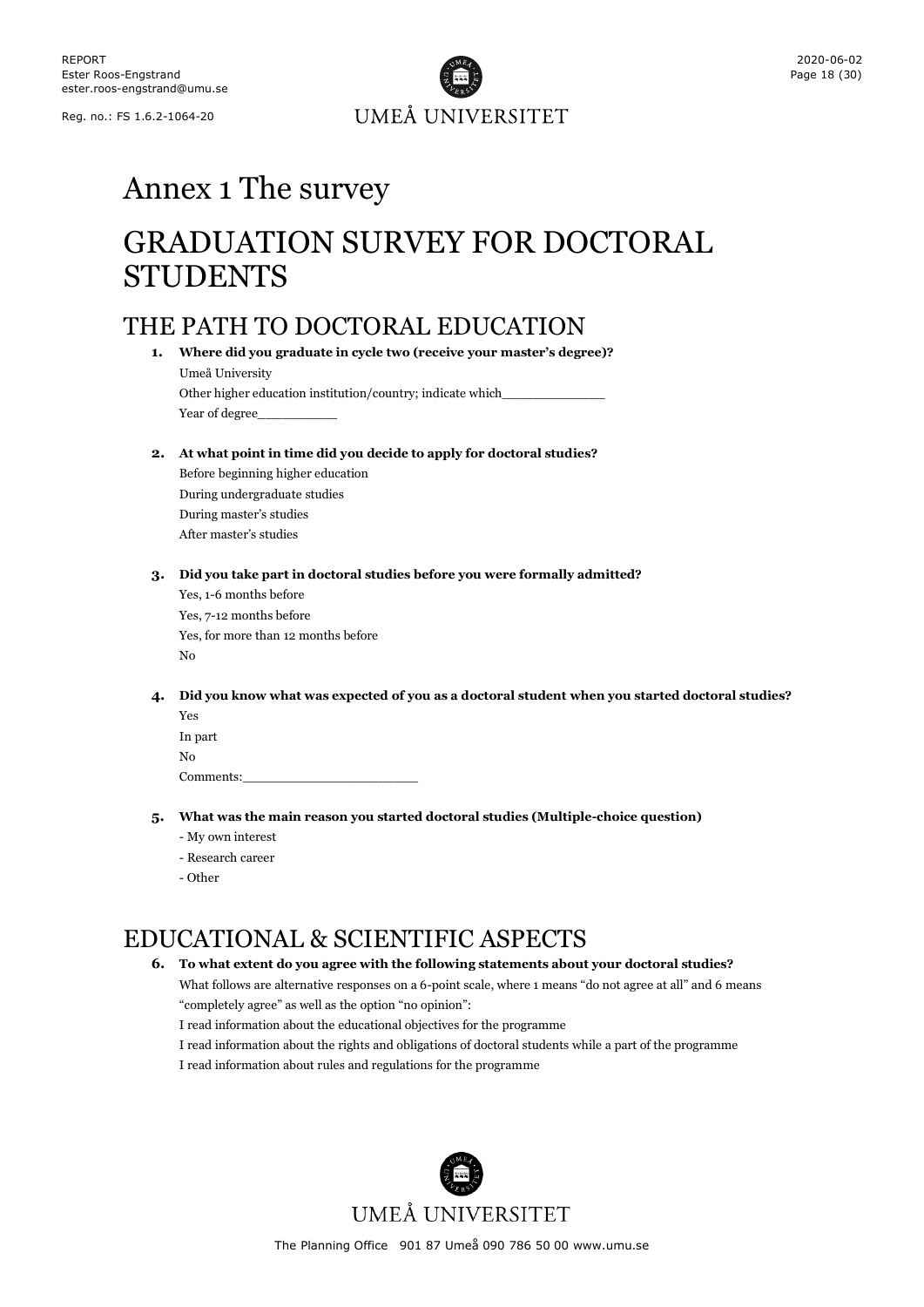# UMEÅ UNIVERSITET

The courses were relevant to the programme The requirements during the programme were reasonable The programme has provided me with relevant knowledge in preparation for a future career The programme has provided me with relevant skills in preparation for a future career

## **7. To what extent do you agree with the following statements about the national education objectives?**

What follows are alternative responses on a 6-point scale, where 1 means "do not agree at all" and 6 means "completely agree" as well as the option "no opinion":

I have broad expertise and a systematic understanding of my research domain

I have in-depth and up-to-date knowledge in my own specific research domain

I have knowledge of scientific methodology in general

I have knowledge of my own specific research domain's methods in particular

The programme has provided me with the knowledge specified by the objectives

## **8. To what extent do you think the following areas have been satisfactory in promoting your doctoral studies?**

What follows are alternative responses on a 6-point scale, where 1 means "do not agree at all" and 6 means "completely agree" as well as the option "no opinion":

The academic environment

The physical environment at work The social environment at work The courses The supervision Other, namely

## **9. To what extent do you agree with the following statements about the academic environment at Umeå University?**

What follows are alternative responses on a 6-point scale, where 1 means "do not agree at all" and 6 means "totally agree" as well as the option "no opinion":

The academic environment was creative and inspiring

The academic environment provided support for me in my doctoral project

The academic environment was stimulating and encourage me to commit to a long-term research career The academic environment provided an opportunity for interaction and discussion with other researchers

#### **10. I have participated in one or more international conferences & workshops**

Yes, please indicate how many

No

**11. Part of my studies (at least 1 month) have been spent at another university (Multiple-choice question)**

Yes, in Sweden

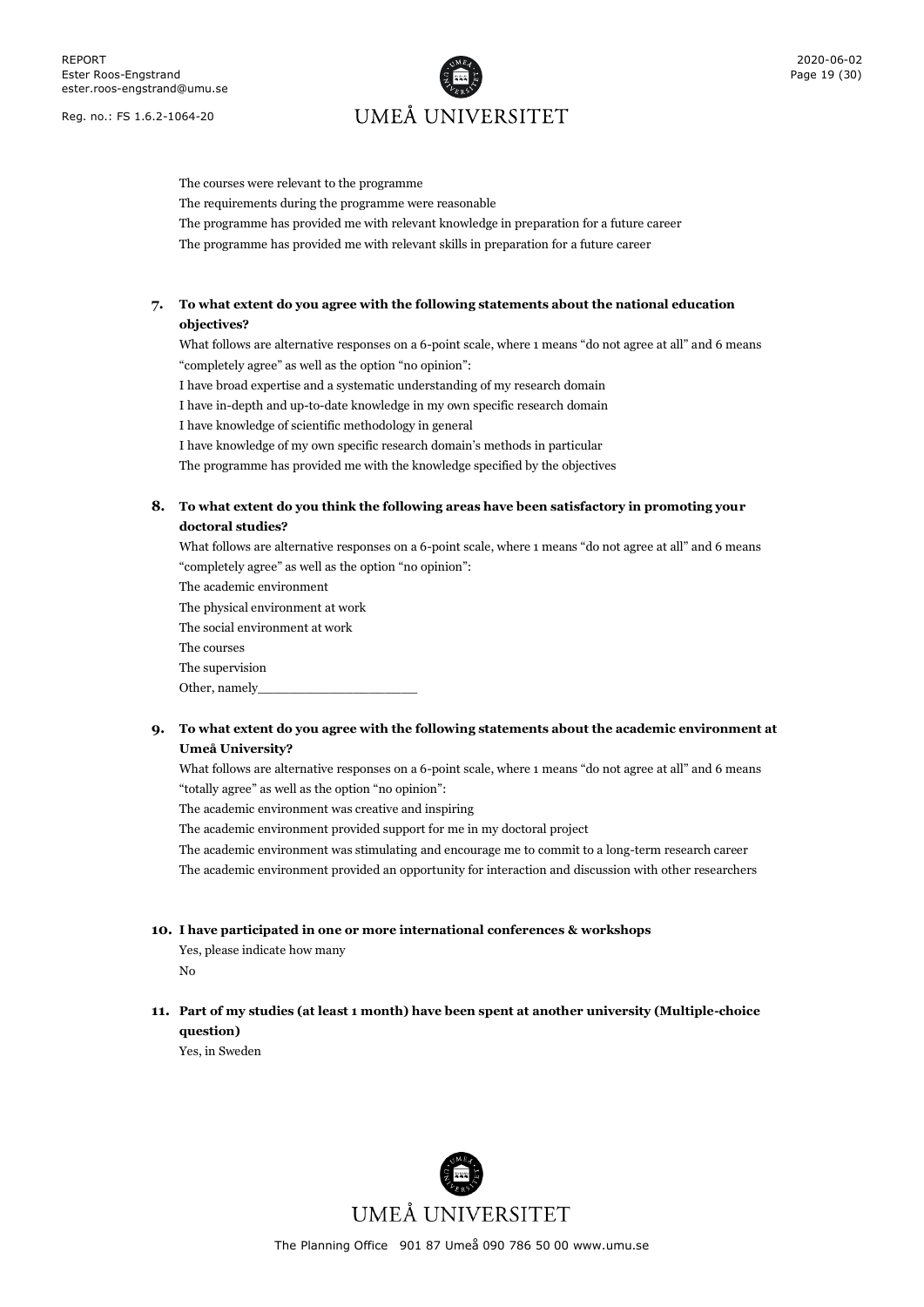

Yes, abroad No

- **12. I have co-published with researchers at other higher education institutions and/or other people outside the university (Multiple-choice question)**
	- Yes, in Sweden Yes, abroad  $N<sub>0</sub>$

## <span id="page-19-0"></span>SUPERVISION

### **13. Are you satisfied with the supervision you received?**

Yes, please indicate why No, please indicate why

#### **14. A. Estimate how often you have had supervisory discussions during your studies**

At least once a week At least once a month Less than once a month A few times per year

#### **B**. **Has an assistant supervisor been present at the supervisory discussions?**

Yes, all of them Yes, most of them Yes, some of them No

**15. Have you changed supervisors during your doctoral studies?**

Yes, please indicate why No

**16. Are you satisfied with the follow-ups of the individual study plan for third-cycle studies?** Yes

No, please indicate why

## <span id="page-19-1"></span>EDUCATIONAL QUALIFICATIONS AND TEACHING

**17. During your time as a doctoral student, have you been teaching at the undergraduate and/or master's level?**

Yes

No

**18.** If yes on question 17, **Was your doctoral education affected by the teaching?** Yes, positively

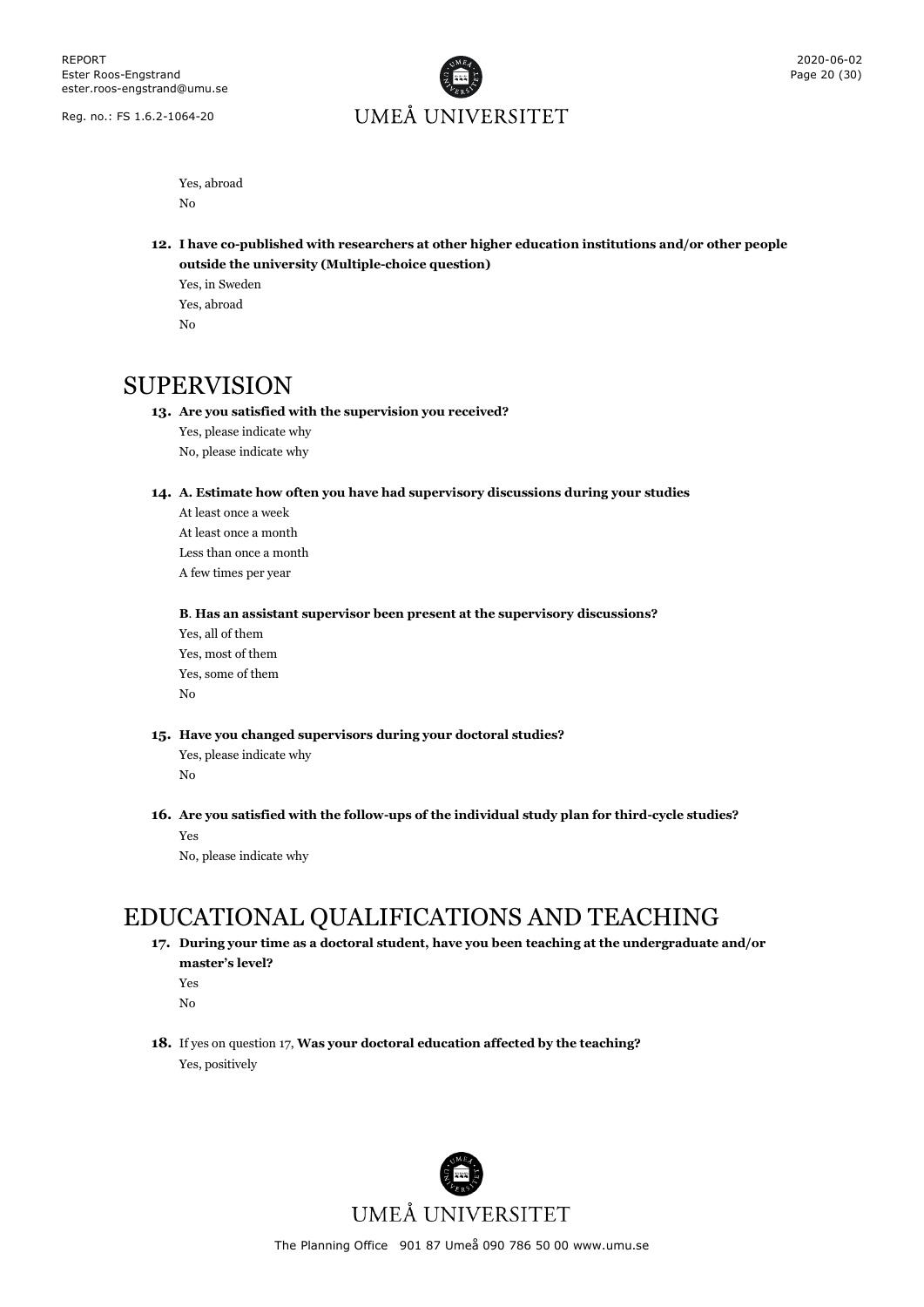# UMEÅ UNIVERSITET

Yes, negatively

No

**19.** If yes on question 17, **Would you recommend that other doctoral students teach during their studies if afforded the opportunity?**

Yes No

**20. During your time as a doctoral student, have you had assignments other than teaching? (Multiple-choice question)** No

Yes, clinical employment Yes, student union assignments Yes, other\_

- **21.** If yes on question 20, **Were your doctoral studies affected by other assignments?**
	- Yes, positively Yes, negatively No

## <span id="page-20-0"></span>FUTURE PROFESSIONAL FOCUS

### **22. Do you agree with the following statements about your future professional focus?**

Responses should be Yes or No I have discussed my future career with my supervisor or other senior researchers I want to continue conducting research after receiving my degree I want to teach in higher education after receiving my degree I want to work in the public sector after receiving my degree I want to work in the private sector after receiving my degree I want to work in my own company Other \_\_\_\_\_\_\_\_\_\_\_\_\_\_\_ **23. What does your occupation situation look like during the next few months?** Employment at Umeå University Employment at another higher education institution in Sweden Employment at another higher education institution outside Sweden Employment at one of the four Norrland county councils Employment at another county council Employment in the private sector In my own company

Another occupation

I have no employment

Comments\_\_\_\_\_\_\_\_\_\_\_\_\_\_\_\_\_\_\_\_\_

## *24.* **Have your doctoral studies prepared you for a continued career as a researcher?** Yes

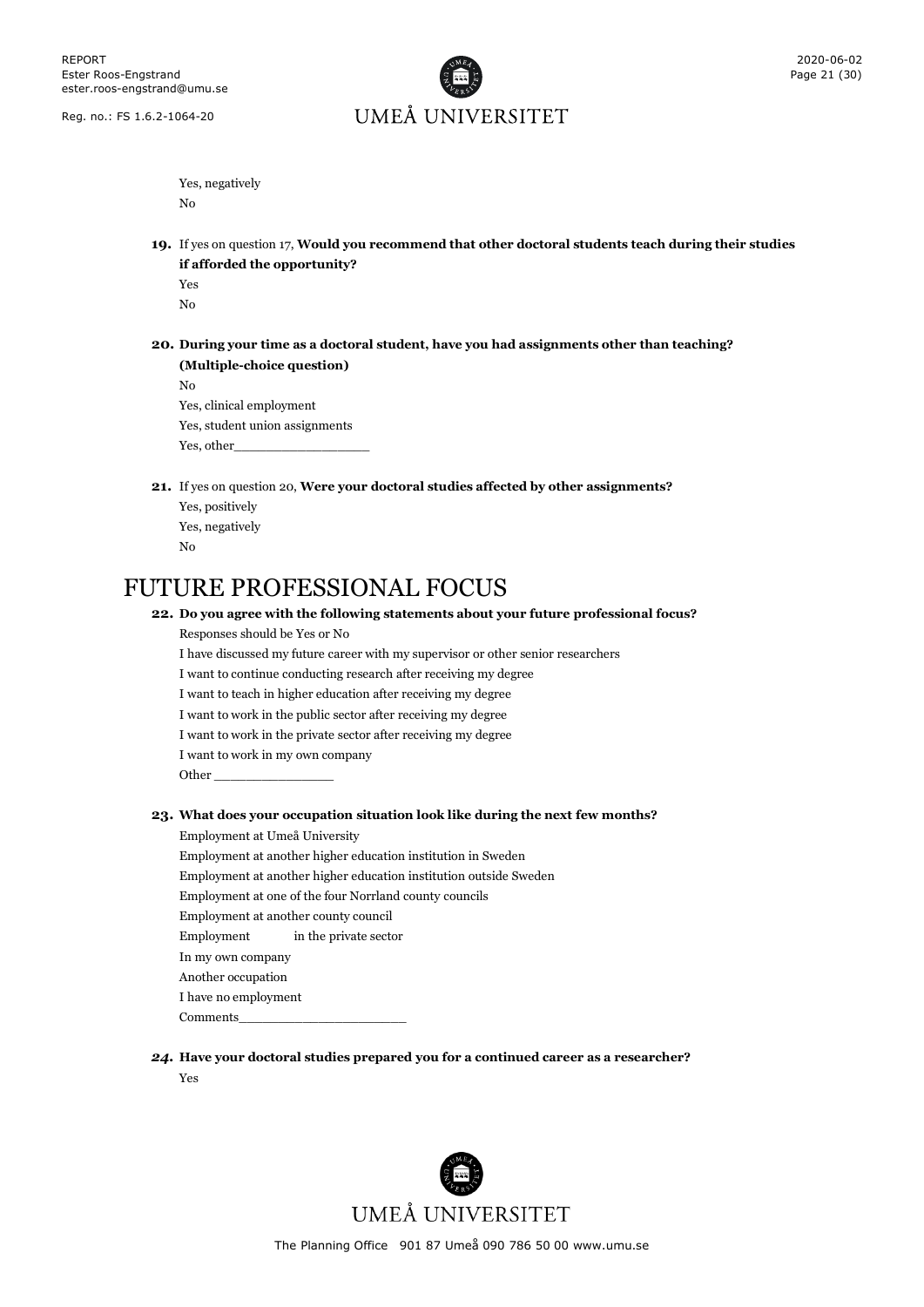

| No                                                                                       |
|------------------------------------------------------------------------------------------|
| If you answered no, why not                                                              |
| 25. Do you feel prepared to seek funding for further research?                           |
| Yes                                                                                      |
| No.                                                                                      |
| If you answered no, why not                                                              |
|                                                                                          |
| 26. Have your doctoral studies prepared you for a working life outside academia?         |
| <b>Yes</b>                                                                               |
| No.                                                                                      |
|                                                                                          |
| 27. Have your doctoral studies given you sufficient knowledge about entrepreneurship and |
| innovation?                                                                              |
| Yes                                                                                      |

<span id="page-21-0"></span>BACKGROUND QUESTIONS

## **28. Are you**

No

Female Male Another gender identity

If you answered no, why not

#### **29. How old are you**

≤ 30 31-40 41-50 51-60 ≥61 Do not wish to specify

## **30. Do you have children under age 18 living at home?**

Yes

No

## **31. Have you grown up in a household where others had a doctoral degree?**

Yes, all of them Yes, one of them No Do not know

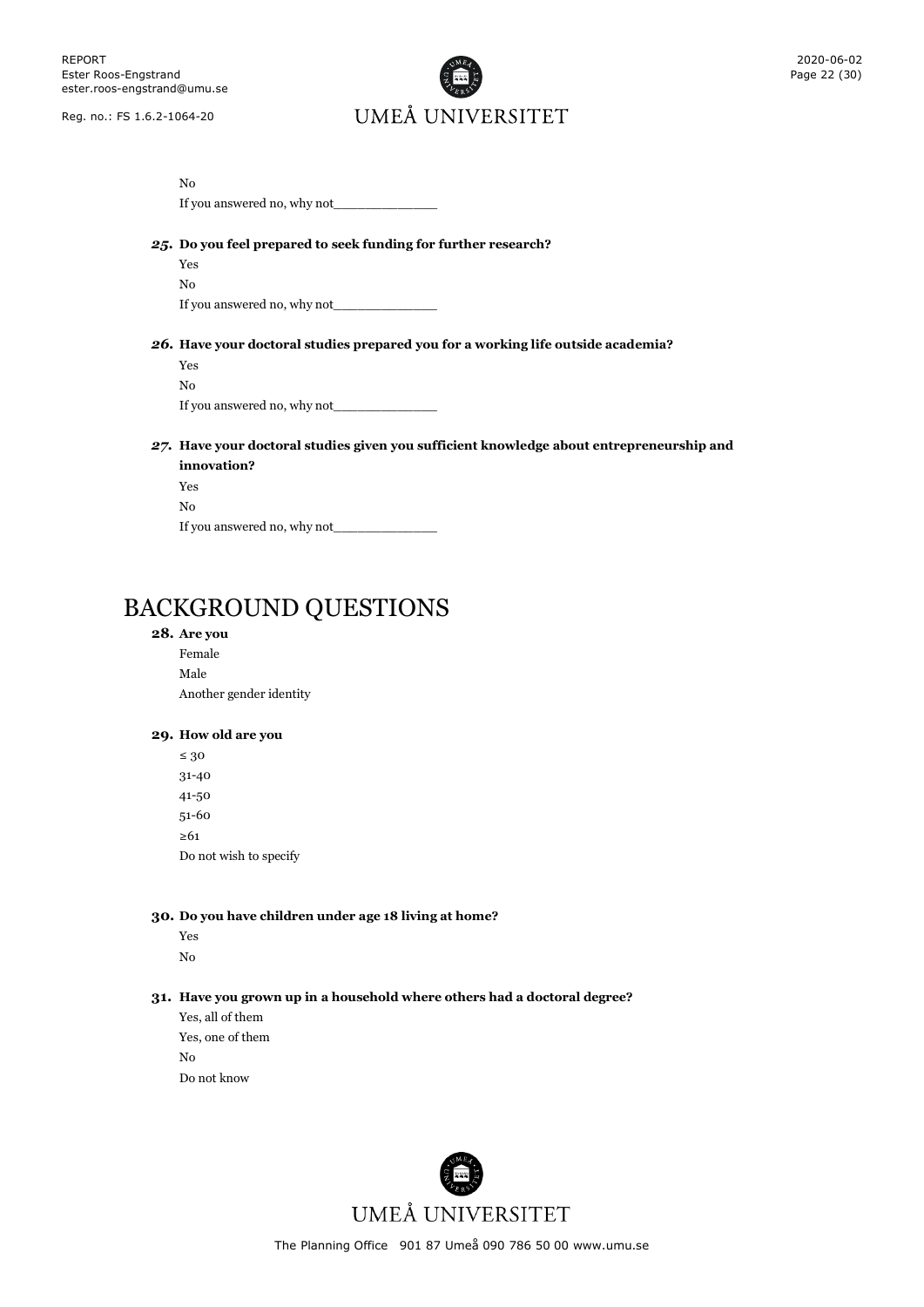# UMEÅ UNIVERSITET

#### **32. At which faculty have you been a doctoral student?**

Faculty of Arts Faculty of Medicine Faculty of Social Sciences Faculty of Science and Technology

#### **33. What type of doctoral student have you been?**

Full-time, a maximum of 5 years, a maximum of 20% teaching or other employment Part-time, <5 years Part-time, >5 years, other employment to varying degrees Comments\_\_\_\_\_\_\_\_\_\_\_\_\_\_\_\_\_\_\_

## <span id="page-22-0"></span>SOME CONCLUDING QUESTIONS

### *34.* **How satisfied are you with your doctoral studies?**

Very satisfied Rather satisfied Neither nor Rather dissatisfied Very dissatisfied

#### *35.* **Are you satisfied with your own performance/contributions?**

| Yes                         |  |
|-----------------------------|--|
| No                          |  |
| If you answered no, why not |  |

#### **36. Would you recommend doctoral studies in your subject at Umeå University to others?**

Yes

## No

### **37. Have you been on sick leave for a period longer than 14 continuous days during your studies?**

Yes No Do not wish to answer Do not know

### *38.* **Have you had maternity/paternity leave for longer than 6 months during your doctoral studies?**

- Yes
- No

#### *39.* **Do you consider yourself an international doctoral student?**

Yes No

UMEÅ UNIVERSITET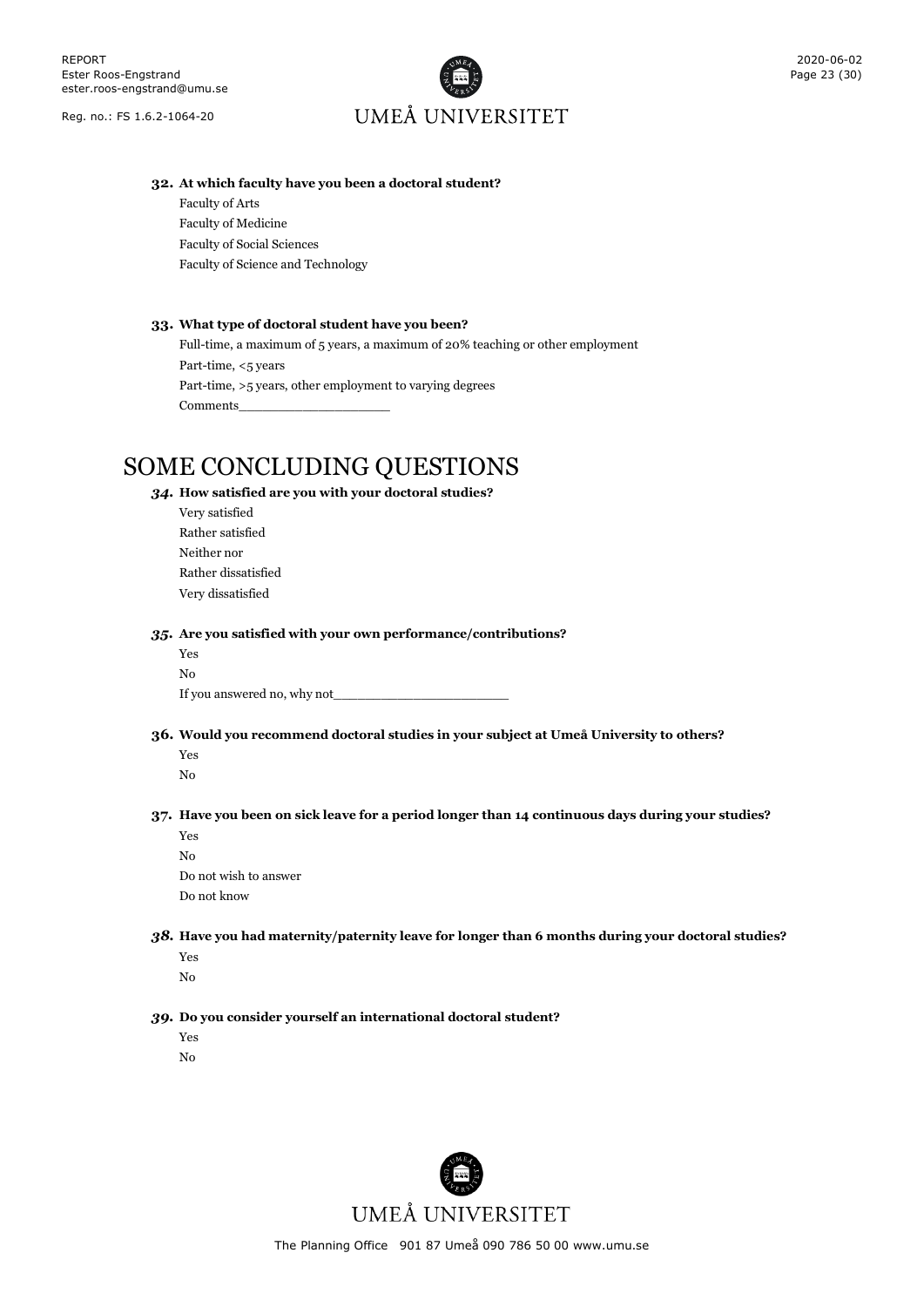# UMEÅ UNIVERSITET

*40.* **What changes can be made to improve the quality of doctoral studies?** Free text field

### **41. I also would like to state the following**

Free text field

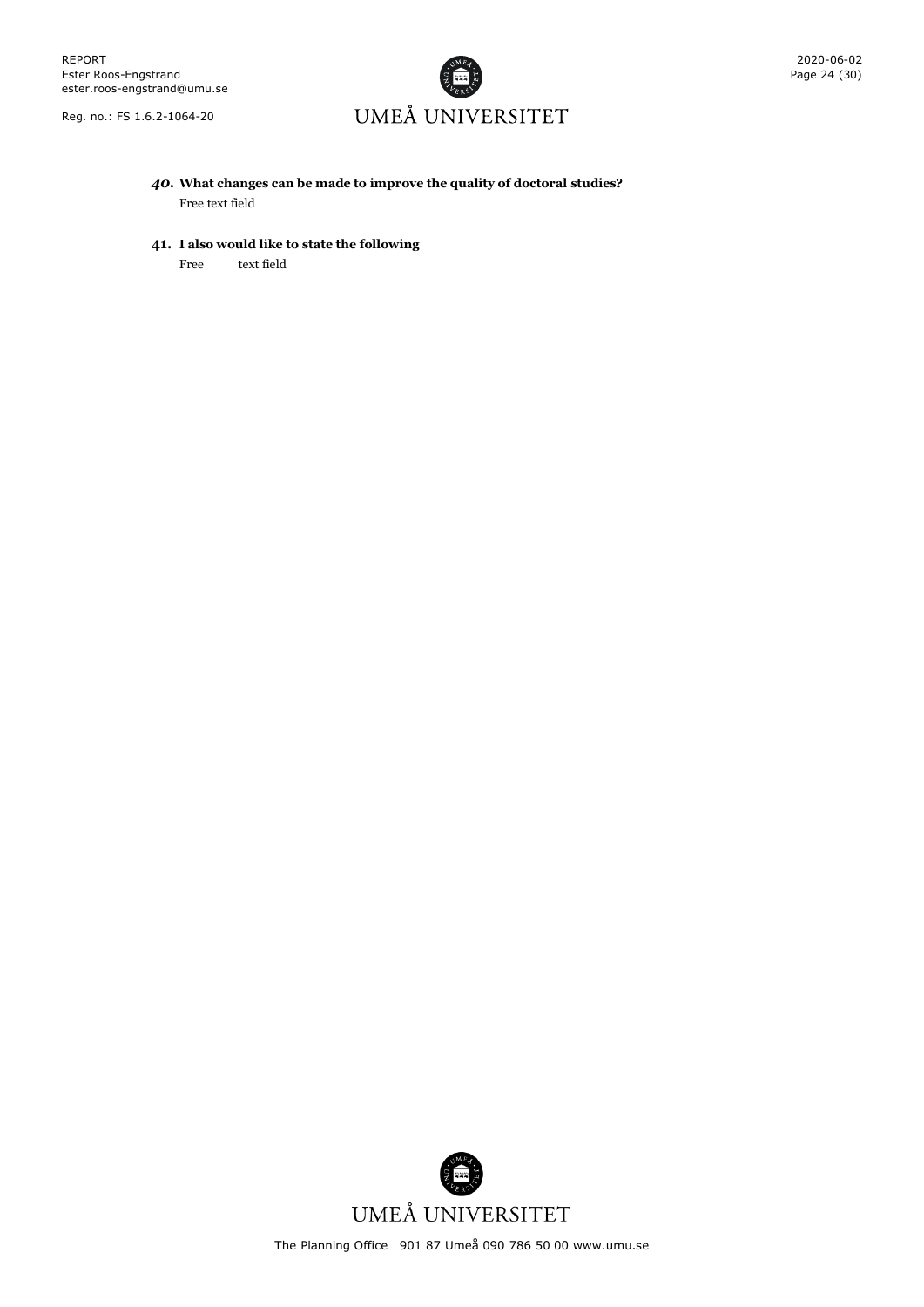

# <span id="page-24-0"></span>Appendix 2: Compilation of a selection of questions

| Short description of the question                                                                       | percentage | number | men | women |
|---------------------------------------------------------------------------------------------------------|------------|--------|-----|-------|
|                                                                                                         |            | (tot)  |     |       |
| Cycle two (master's) degree from Umeå University                                                        | 73%        | 132    | 64  | 68    |
| Decided to apply for doctoral studies after<br>completing their master's (cycle two) studies            | 50%        | 90     | 37  | 53    |
| Participated in doctoral studies prior to formal<br>admission                                           | 40%        | 72     | 35  | 37    |
| Were fully aware of what was expected of them<br>when their doctoral education began                    | 43%        | 77     | 41  | 36    |
| Personal interest was the main reason for starting<br>doctoral studies                                  | 75%        | 135    | 68  | 67    |
| Read information about the educational objectives<br>for the programme                                  | 62%        | 111    | 49  | 62    |
| Read information about the rights and obligations of<br>doctoral students while a part of the programme | 50%        | 90     | 37  | 53    |
| Read information about rules and regulations for the<br>programme                                       | 55%        | 99     | 43  | 56    |
| The courses were relevant to the programme                                                              | 56%        | 100    | 40  | 60    |
| The requirements during the programme were<br>reasonable                                                | 66%        | 118    | 58  | 60    |
| The programme has provided relevant knowledge in<br>preparation for a future career                     | 79%        | 142    | 64  | 78    |
| The programme has provided relevant skills in<br>preparation for a future career                        | 77%        | 139    | 64  | 75    |
| Have broad expertise and a systematic understanding<br>of their research domain                         | 85%        | 153    | 74  | 79    |
| Have in-depth and up-to-date knowledge in their<br>own specific research domain                         | 89%        | 161    | 79  | 82    |
| Have knowledge of scientific methodology in general                                                     | 74%        | 133    | 66  | 67    |
| Have knowledge of their own specific research<br>domain's methods                                       | 88%        | 158    | 77  | 81    |
| The programme has provided the knowledge<br>specified by the objectives                                 | 76%        | 137    | 67  | 70    |
| The academic environment has been satisfactory                                                          | 62%        | 111    | 58  | 53    |
| The physical environment has been satisfactory                                                          | 57%        | 102    | 53  | 49    |

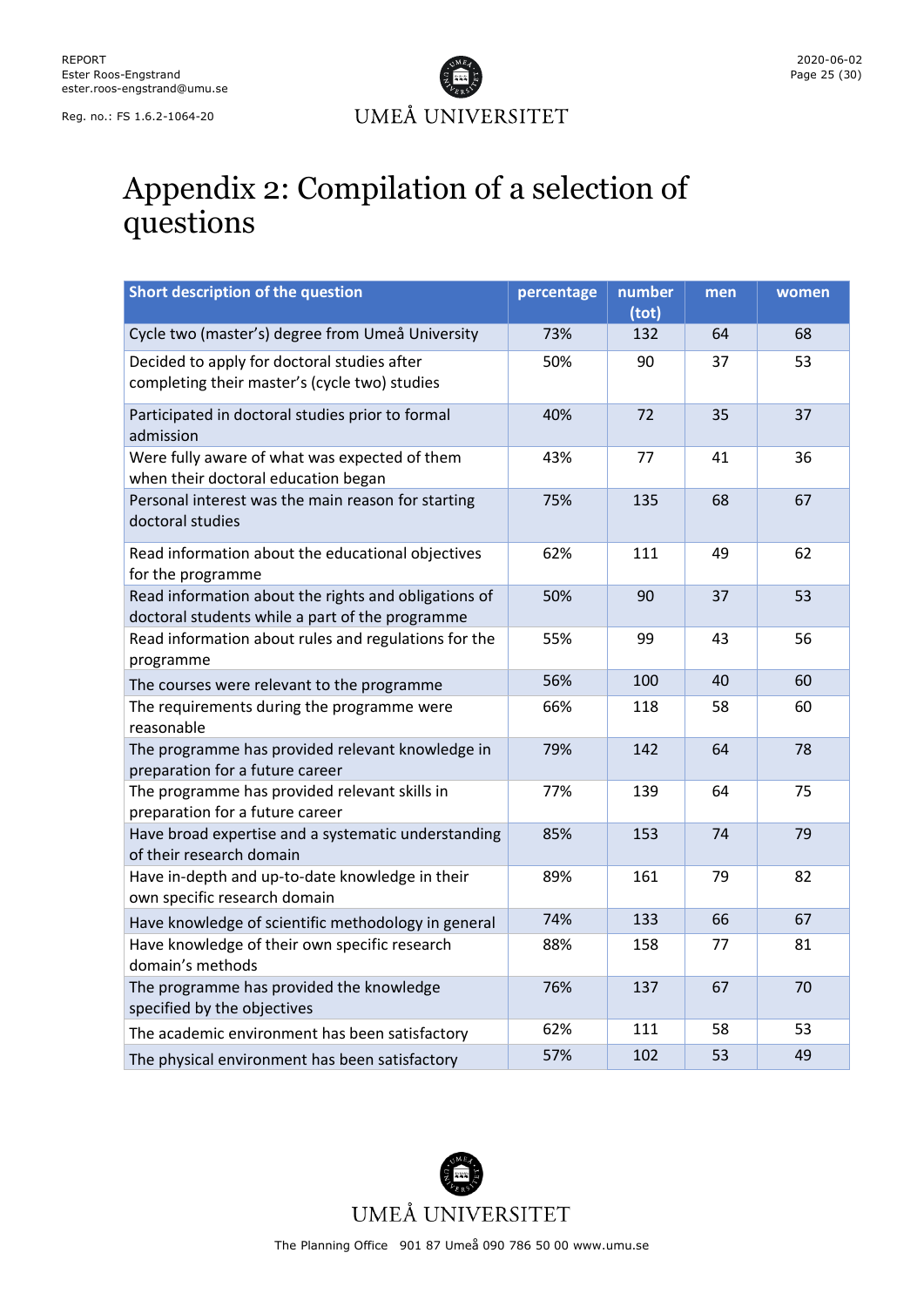# UMEÅ UNIVERSITET

|              | 2020-06-02 |
|--------------|------------|
| Page 26 (30) |            |

| Short description of the question                                                                                               | percentage | number<br>(tot) | men | women |
|---------------------------------------------------------------------------------------------------------------------------------|------------|-----------------|-----|-------|
| The social environment has been satisfactory                                                                                    | 56%        | 100             | 50  | 50    |
| The courses have been satisfactory                                                                                              | 48%        | 86              | 33  |       |
| The supervision has been satisfactory                                                                                           | 76%        | 137             | 72  | 65    |
| The academic environment was creative and inspiring                                                                             | 53%        | 95              | 47  | 48    |
| The academic environment provided support for me<br>in my doctoral project                                                      | 57%        | 103             | 54  | 49    |
| The academic environment encouraged commitment<br>to a long-term research career                                                | 41%        | 73              | 35  | 38    |
| The academic environment provided an opportunity<br>for interaction and discussion with other researchers                       | 59%        | 106             | 53  | 53    |
| Participated in one or more international conferences<br>& workshops                                                            | 96%        | 173             | 85  | 88    |
| Spent part of their studies (at least 1 month) at<br>another university                                                         | 31%        | 56              | 25  | 31    |
| Have not co-published with researchers at another<br>higher education institution and/or other actors<br>outside the university | 33%        | 59              | 23  | 36    |
| Are satisfied with the supervision                                                                                              | 89%        | 161             | 83  | 78    |
| Supervision at least once a week                                                                                                | 31%        | 55              | 32  | 23    |
| Supervision at least once a month                                                                                               | 46%        | 82              | 33  | 49    |
| Supervision less than once a month                                                                                              | 16%        | 29              | 14  | 15    |
| Supervision once a year                                                                                                         | 8%         | 14              | 9   |       |
| Assistant supervisor has participated in most<br>supervisory discussions                                                        | 34%        | 31<br>61        |     | 30    |
| Have changed supervisor during their time as a<br>doctoral student                                                              | 17%        | 30              | 11  | 19    |
| Are satisfied with the follow-ups of the individual<br>study plan                                                               | 74%        | 133             | 61  | 72    |
| Have taught at the undergraduate and/or master's<br>(cycle two) level                                                           | 73%        | 131             | 62  | 69    |
| Doctoral studies were positively affected by teaching                                                                           | 58%        | 83              | 40  | 43    |
| Recommend that other doctoral students teach<br>during their studies                                                            | 94%        | 134             | 62  | 72    |
| Have not had assignments other than teaching during<br>their time as a doctoral student.                                        | 40%        | 72              | 32  | 40    |
| Doctoral studies were positively affected by other<br>assignments                                                               | 46%        | 67              | 37  | 30    |

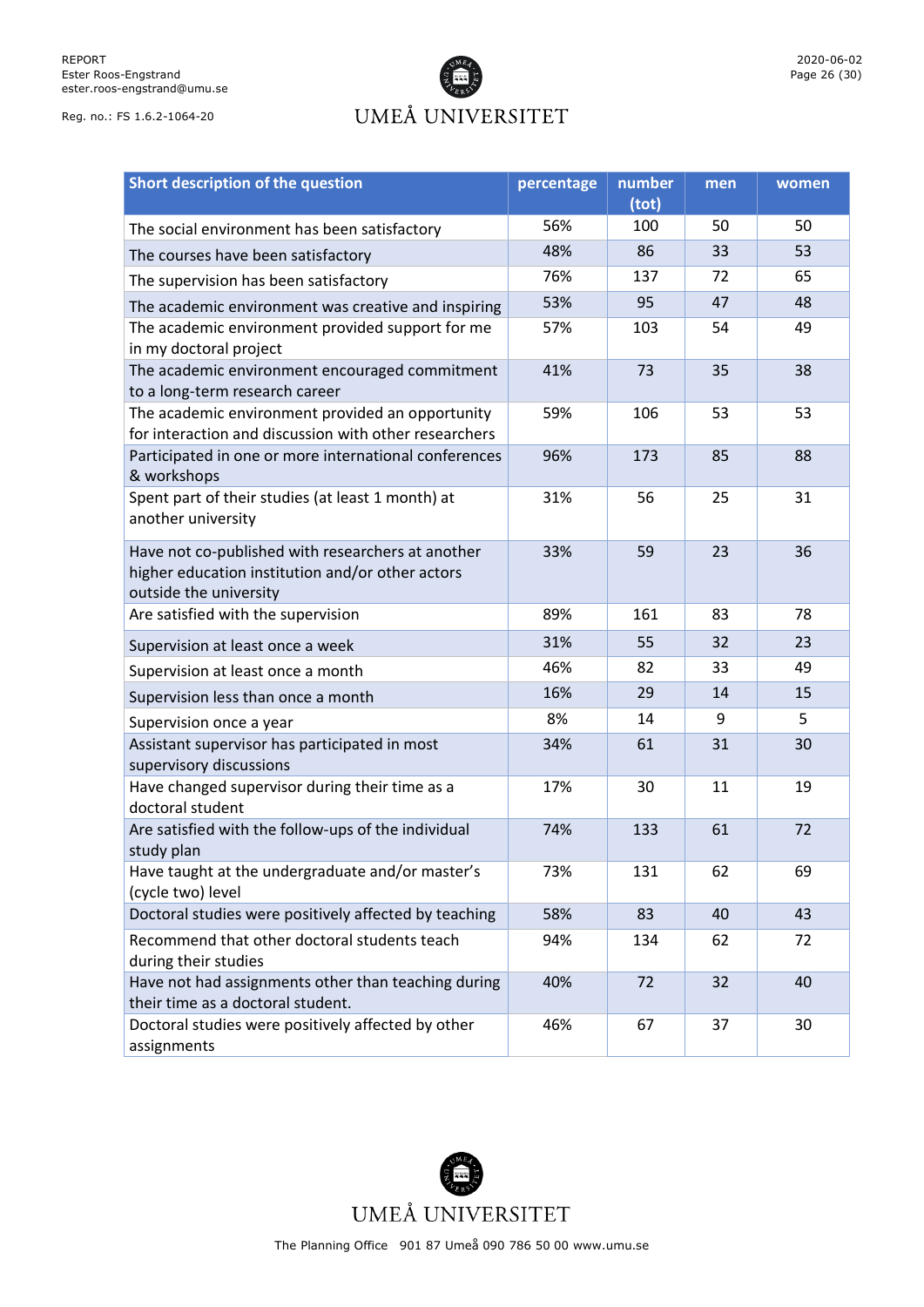## UMEÅ UNIVERSITET

| Short description of the question                                                                                    | percentage | number<br>(tot) | men            | women          |
|----------------------------------------------------------------------------------------------------------------------|------------|-----------------|----------------|----------------|
| Have discussed their future career with supervisors<br>or other senior researchers                                   | 84%        | 151             | 75             | 76             |
| Wish to continue researching after graduation                                                                        | 88%        | 159             | 80             | 79             |
| Wish to teach in higher education after graduation                                                                   | 75%        | 135             | 69             | 66             |
| Wish to work in the public sector after graduation                                                                   | 72%        | 130             | 64             | 66             |
| Wish to work in the private sector after graduation                                                                  | 43%        | 77              | 45             | 32             |
| Wish to work in their own company                                                                                    | 27%        | 49              | 28             | 21             |
| Employed at Umeå University                                                                                          | 39%        | 70              | 34             | 36             |
| Employed at another higher education institution in<br>Sweden                                                        | 6%         | 10              | 6              | 4              |
| Employed at another higher education institution<br>outside of Sweden                                                | 5%         | $\overline{9}$  | $\overline{4}$ | 5              |
| Employed in the northern regions of Sweden                                                                           | 13%        | 12<br>24        |                | 12             |
| Employed in other regions of Sweden                                                                                  | 8%         | 15              | 9              | 6              |
| Employed in the private sector                                                                                       | 1%         | $\mathbf{1}$    | 0              | $\mathbf{1}$   |
| Work in their own company                                                                                            | 2%         | 4               | $\overline{4}$ | $\overline{0}$ |
| Have another occupation                                                                                              | 7%         | 12              | 4              | 8              |
| Have no employment                                                                                                   | 19%        | 34              | 15             | 19             |
| Have your doctoral studies prepared you for a<br>continued career as a researcher                                    | 94%        | 169             | 85             | 84             |
| Consider themselves prepared to seek funding for<br>further research                                                 | 70%        | 126<br>58       |                | 68             |
| Believe their doctoral studies have prepared them for<br>a working life outside academia                             | 54%        | 98              | 53             | 45             |
| Believe that their doctoral studies have given them<br>sufficient knowledge about entrepreneurship and<br>innovation | 28%        | 50              | 26             | 24             |
| Have children under age 18 living at home                                                                            | 51%        | 91              | 43             | 48             |
| Grew up in households where others had a doctoral<br>degree                                                          | 18%        | 33              | 19             | 14             |
| Were full-time doctoral students (max 5 years)                                                                       | 58%        | 104             | 47             | 57             |
| Are satisfied with their doctoral studies                                                                            | 89%        | 160             | 78             | 82             |
| Are satisfied with their own<br>performance/contributions                                                            | 93%        | 168             | 81             | 87             |

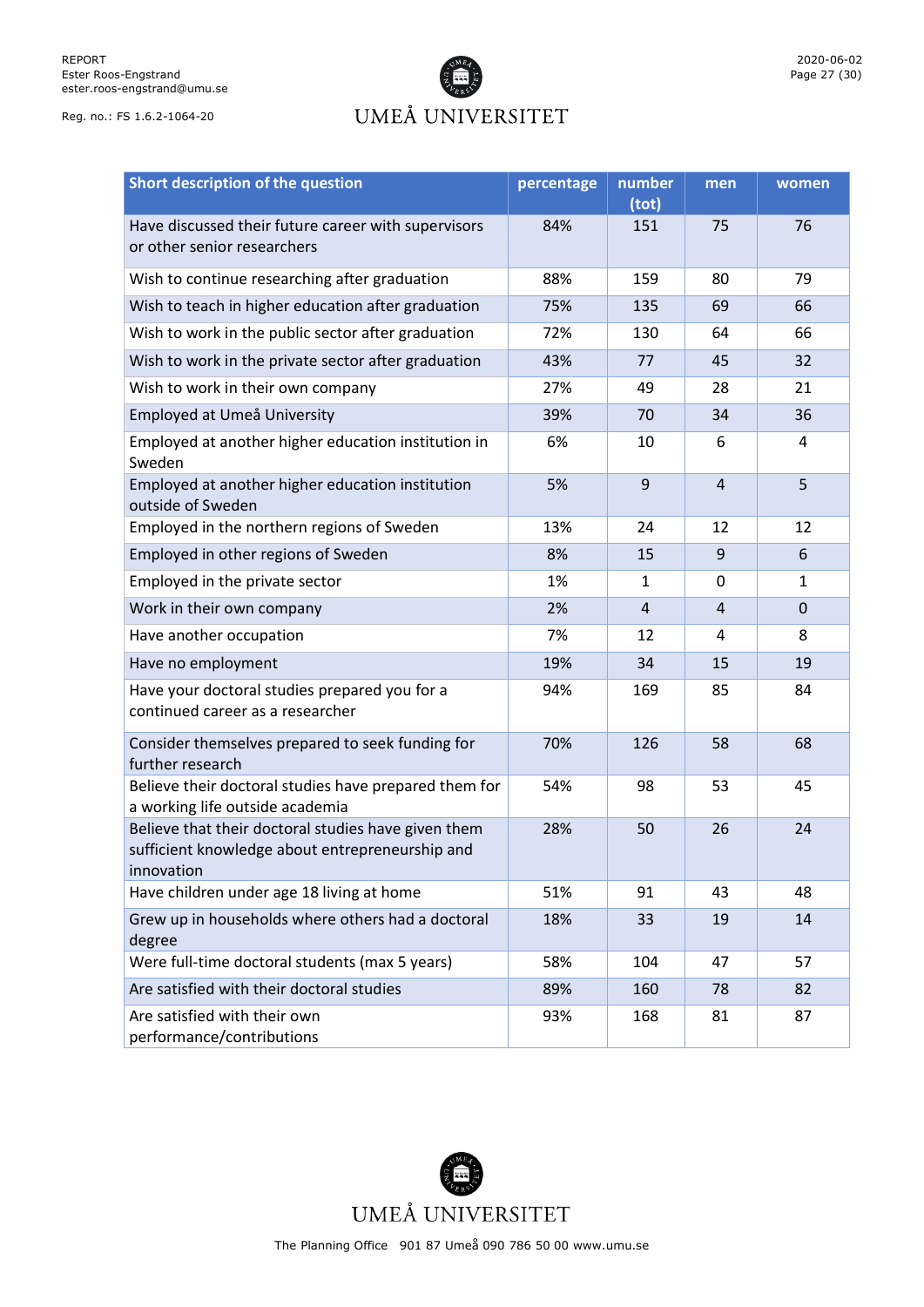## UMEÅ UNIVERSITET

| Short description of the question                                                              | percentage | number<br>(tot) | men | women |
|------------------------------------------------------------------------------------------------|------------|-----------------|-----|-------|
| Would recommend doctoral studies in their subject<br>at Umeå University to others              | 89%        | 161             | 80  | 81    |
| Have had a sick leave period lasting longer than 14<br>consecutive days during their studies   | 11%        | 21              | 4   | 17    |
| Have been on maternity/paternity leave for more<br>than 6 months during their doctoral studies | 23%        | 42              | 18  | 24    |
| Consider themselves to be international doctoral<br>students                                   | 42%        | 75              | 38  | 37    |

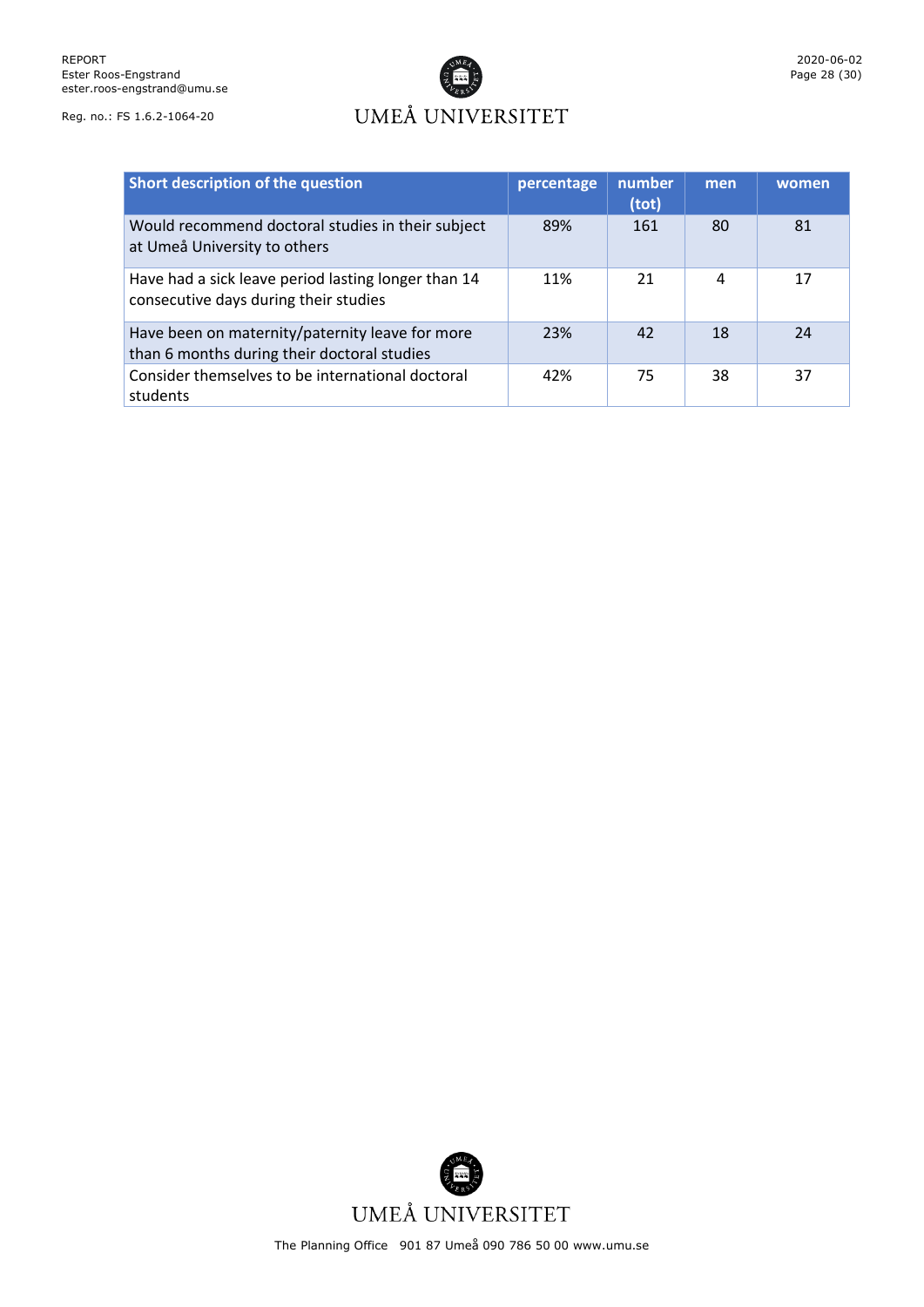

# <span id="page-28-0"></span>Annex 3 Selection of questions, by faculty

|                                                                                                   | <b>Faculty</b><br>of Arts | <b>Faculty of</b><br><b>Medicine</b> | <b>Faculty of</b><br><b>Social</b><br><b>Sciences</b> | <b>Faculty of</b><br><b>Science</b><br>and Technology |
|---------------------------------------------------------------------------------------------------|---------------------------|--------------------------------------|-------------------------------------------------------|-------------------------------------------------------|
| Total number/percentage                                                                           | 15/8                      | 92/51                                | 30/17                                                 | 43/24                                                 |
| Women                                                                                             | 9/60                      | 48/52                                | 17/57                                                 | 17/40                                                 |
| Men                                                                                               | 6/40                      | 44/48                                | 13/43                                                 | 26/60                                                 |
| Age (31-40 years)                                                                                 | 9/60                      | 37/40                                | 17/57                                                 | 26/60                                                 |
| Have children under age 18 living at home                                                         | 8/53                      | 51/55                                | 16/53                                                 | 16/37                                                 |
| Grew up in households where others had a<br>doctoral degree                                       | 2/13                      | 17/18                                | 6/20                                                  | 8/9                                                   |
| Were full-time doctoral students (max 5<br>years)                                                 | 12/80                     | 37/40                                | 20/67                                                 | 35/81                                                 |
| Are satisfied with their doctoral studies                                                         | 11/73                     | 83/90                                | 28/93                                                 | 38/44                                                 |
| Are satisfied with their own<br>performance/contributions                                         | 13/87                     | 90/98                                | 27/90                                                 | 38/88                                                 |
| Would recommend doctoral studies in their<br>subject at Umeå University to others                 | 13/87                     | 83/90                                | 25/83                                                 | 40/93                                                 |
| Have had a sick leave period lasting longer<br>than 14 consecutive days during their studies      | 5/33                      | 7/8                                  | 5/17                                                  | 4/9                                                   |
| Have been on maternity/paternity leave for<br>more than 6 months during their doctoral<br>studies | 7/47                      | 17/18                                | 8/27                                                  | 10/23                                                 |
| Consider themselves to be international<br>doctoral students                                      | 7/47                      | 36/39                                | 9/30                                                  | 23/53                                                 |

All variables reflect the number (ppl)/percentage (%)